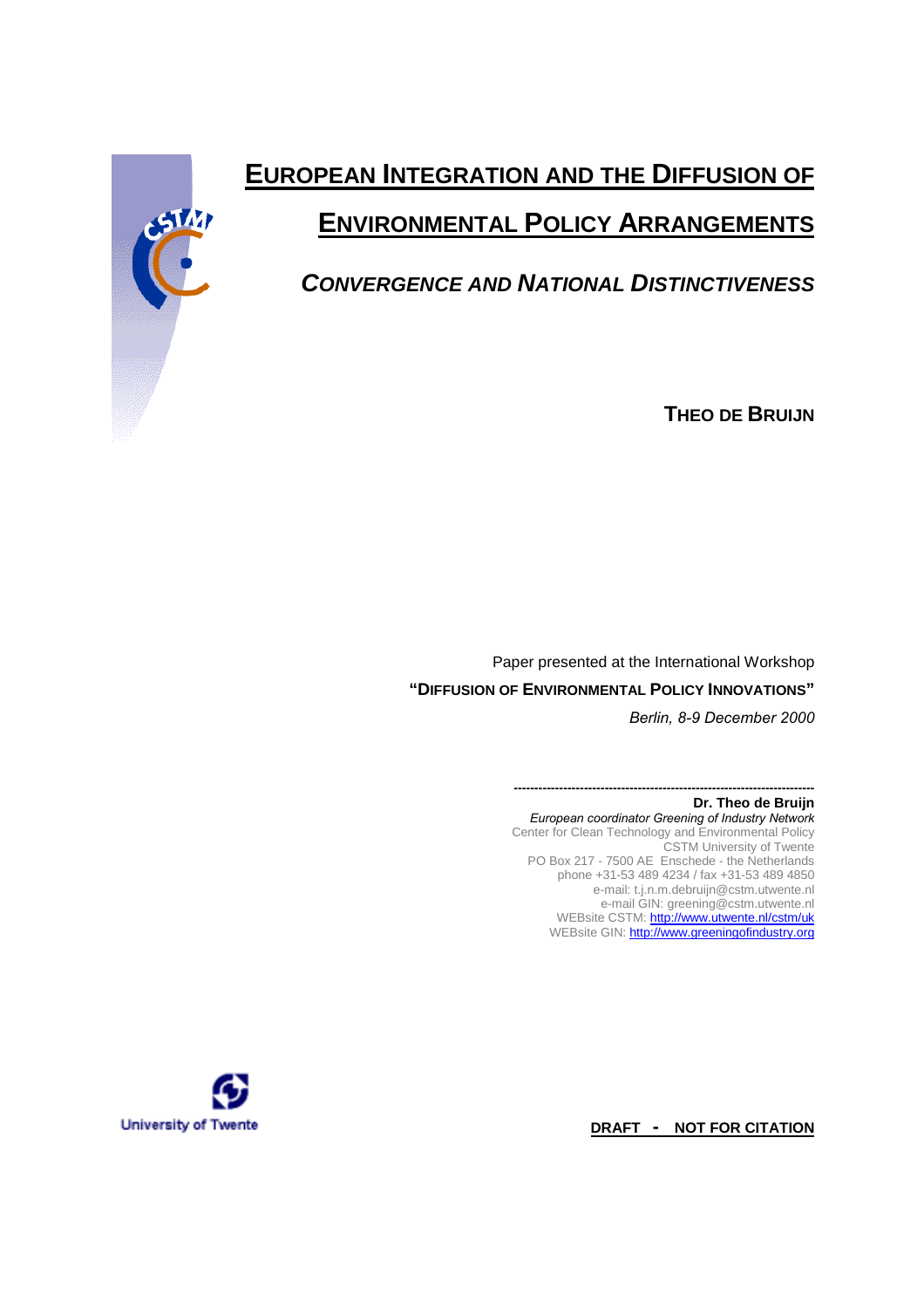# **EUROPEAN INTEGRATION AND THE DIFFUSION OF ENVIRONMENTAL POLICY ARRANGEMENTS** *Convergence and National Distinctiveness*

Theo de Bruijn

# **1. INTRODUCTION**

The process towards European integration has changed the political setting of national governments in Western Europe fundamentally. This forces national governments to reconsider and reform the institutional arrangements of national policy making. Research clearly shows that Europe matters to domestic developments, but how and when is still controversial (Börzel 1999). The question on a possible convergence of national policy arrangements is becoming more and more salient in this respect. From a rather naïve standpoint one could argue that European integration imposes similar approaches to the member states. However, empirical studies currently available give a mixed picture at best (e.g. Unger and Van Waarden 1995, Weale et.al. 1996, Haverland 1999). In some areas convergence can be found, while other areas of policy-making seem to be untouched. The national context of policymaking proves to be more resistant to change than one would expect at first sight. It is the role of this national context that we focus upon in this paper.

Two major questions stand central: (1) What elements of the national context seem relatively untouched by processes of European integration? (2) Through what mechanisms can these elements persist change? In this paper we will deal with both questions, focusing on the field of environmental policy. Environmental policy is an interesting field of study, since it is highly regulated by the European Union. Moreover, national environmental policies without an international dimension would often be quite meaningless, due to the international nature of many environmental problems Environmental policy is an interesting field of study, since it is highly regulated by the European Union. If convergence does happen, the field of environmental policy is a likely candidate. Arguments will be derived from a research project that was started up in 1999 (as part of a research program of the University of Twente called "National Sovereignty and International Dependency"). This research project aims at mapping and explaining changes in national policy arrangements on environmental affairs. The central aim of our research is to determine whether national arrangements on environmental affairs within the European Union are converging and furthermore to explain this process.

Most emphasis in this paper is put on the empirical part of the project. We are studying the developments in five countries: the Netherlands, United Kingdom, Spain, Denmark and Germany. For each country we have analyzed the general institutional system; the development of environmental policy within that system, with a focus on industrial environmental regulation. We have analyzed in particular the developments on three areas: EMAS (EU regulation), IPPC (EU directive) and the use of voluntary agreements. The developments on these specific areas are placed however within the general context of national environmental policy developments during the last two to three decades.

In this paper we report on the first empirical results of our research. It is truly work in progress since data collection is still going on. We start with introducing some environmental policy developments at the European level (section 2). Next we elaborate on our theoretical perspective (section 3). Then we turn our attention to developments at the national level. In section 4 the general context in our casecountries is described, where in section 5 we focus on the three specific areas of study. We end with some concluding remarks (section 6).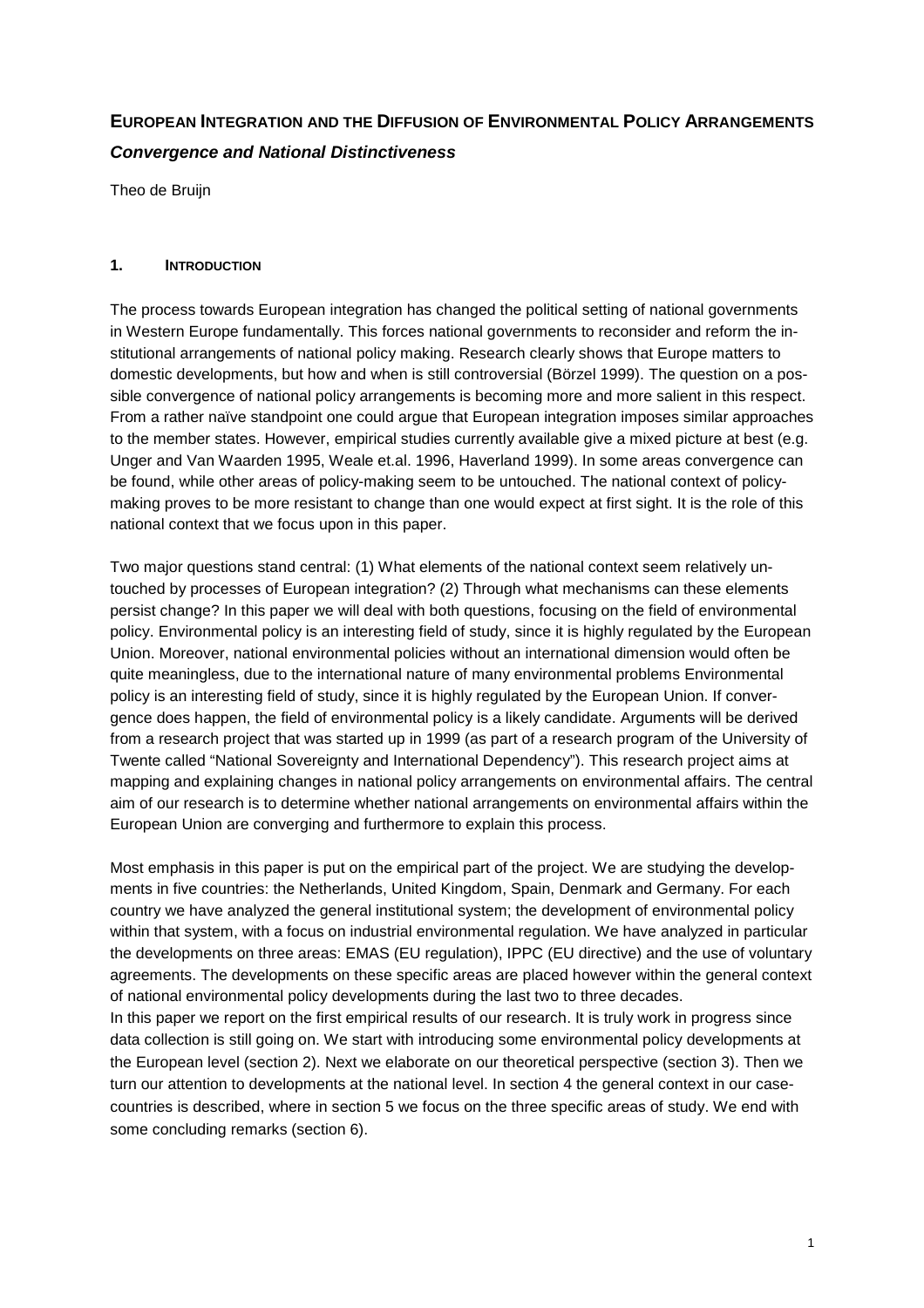#### **2. EUROPEAN ENVIRONMENTAL POLICY**

The broad direction of European environmental policy is laid out in Environmental Action Programs. Since 1973 five Environmental Action Programs have been published. The current 5th Environmental Action Program (5EAP) is called "*Towards Sustainability*" (CEC, 1993)<sup>1</sup>. It covers the period between 1993-2000. The program sets longer-term objectives in a more integrated approach and focuses on a more global level than previous programs. Some scholars even speak of a radical change (e.g. Kronsell 1997). Where previous programs had somewhat the character of a shopping list, 5EAP is a more detailed, comprehensive plan, spanning more issue areas and aiming at external integration. It follows a thematic approach with targets formulated for the short-, middle- en long-term, instead of focusing on problems in different environmental media separately.

Instead of a focus on environmental problems 5EAP focuses on sectors and activities with an emphasis on changing current patterns of development. The involvement of partners such as national governments, business and consumers is seen as crucial. In this respect 5EAP speaks of *shared responsibilities* between governments, business and the general public. Based on their environmental impact five key sectors are chosen to focus upon in 5EAP: Industry, energy sector, transport, agriculture, and tourism. In my study we focus upon industrial environmental regulation. The long felt contrast between industrial development and environmental protection is dissipating in environmental and industrial policy in Europe. A tough environmental policy is seen as an incentive for the modernization of industry. Current policies build on the ideas of ecological modernization (Butt Philip 1998: 265-266)<sup>2</sup>. One of the key messages of 5EAP is that industry is not only part of the problem, but also part of the solution through the development of new processes, technologies and products. Also companies are most likely to have the knowledge to realize the solutions. Where environmental policy aiming at industry formerly consisted mainly of regulation with an emphasis on prohibitive rules, the focus in 5EAP shifts to cooperation and shared responsibility.

Out of the understanding that the ultimate goal of sustainable development can only be achieved by concerted action on the part of the relevant actors working together in partnership, 5EAP aims at a mixing of actors and instruments at the appropriate levels (CEC 1993: 113). One necessary way to get shared responsibility is the broadening of the use of policy instruments. The broadening of the set to policy instruments beyond direct regulation is one of the key orientations of the new approach. During the last decade the EU has promoted a well-developed mix of policy-instruments. On the one hand new, innovative approaches are introduced. On the other hand efforts are made to strengthen and transform national systems of direct regulation.

The basics of this framework can be recognized when looking at concrete policy-initiatives or the specific use of instruments. Below we highlight three specific areas to this end: the Integrated Pollution Prevention and Control directive; the EMAS regulation; and the use of voluntary approaches. These areas cover the broad field of industrial environmental regulation (with initiatives aiming at both voluntary approaches and mandatory regulation). These areas therefore form outstanding examples of current environmental policies of the EU.

 $1$  The  $6<sup>th</sup>$  Environmental Action Program will be published soon.

 $2$  The core of ecological modernization theories consists of four principles (e.g. Gouldson and Murphy 1996: 14):

<sup>•</sup> environment and economy can be successfully combined;

<sup>•</sup> technology plays a essential role in this successful combination;

external integration of environmental policies:

alternative and innovative policy measures.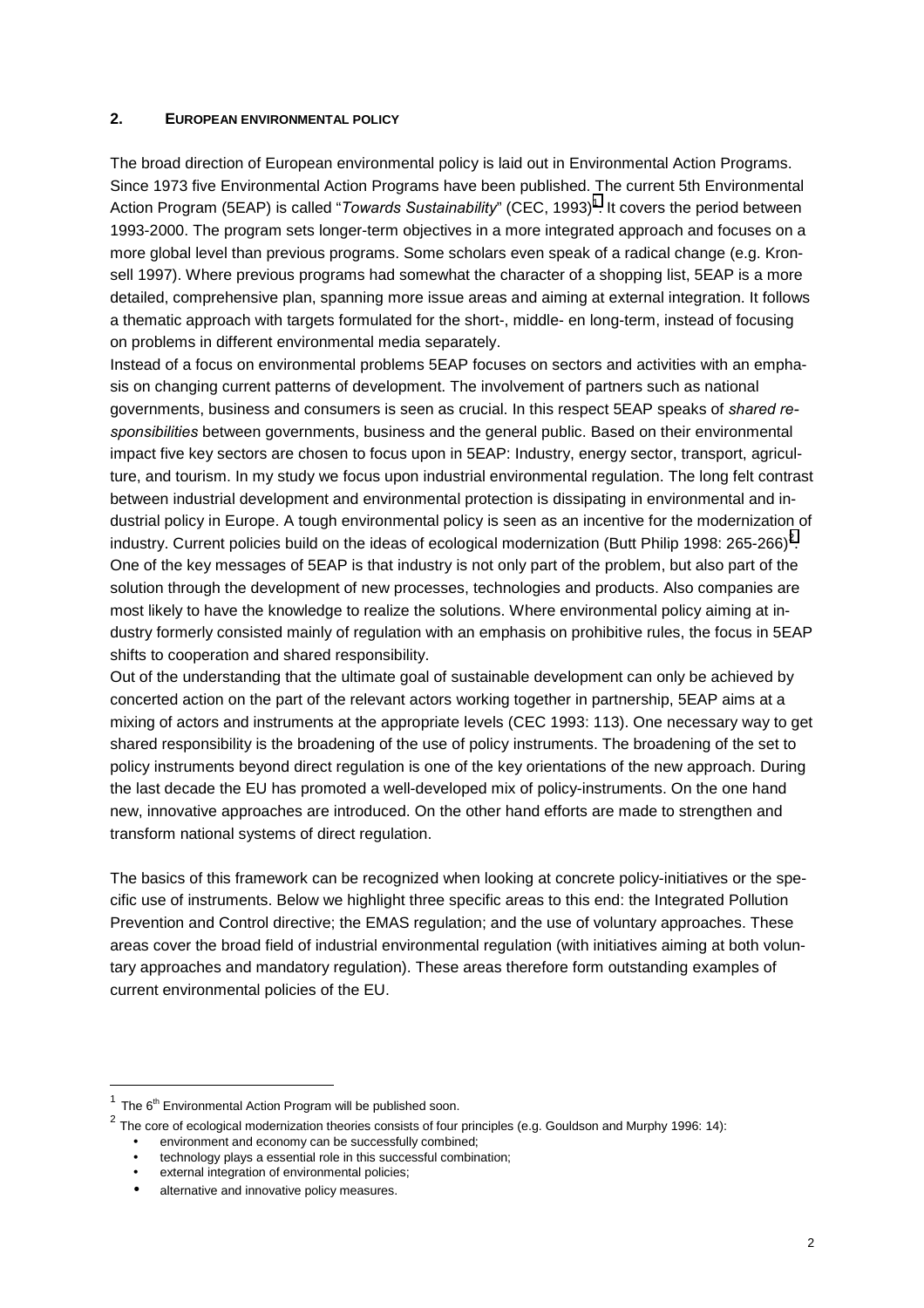# *Integrated Pollution Prevention and Control directive IPPC (Council Directive 96/61/EC)*

The IPPC directive is intended to change and harmonize the environmental regulation of industry in member states. The directive calls for emissions to all media to be considered simultaneously and it establishes a waste hierarchy. IPPC has two leading principles. First, regulation must take the environment as a whole, instead of regulating separate environmental media (air, water, waste, …). Previous approaches often ended up in transferring pollution from one medium to another (Haigh and Irwin 1990). Second, emission standards are to be based on the 'Best Available Techniques' (BAT). BAT means that in principle the most effective technology must be used, but under economically and technically viable conditions. The objective of IPPC is to achieve integration of prevention and control of pollution from a number activities including chemical, mineral and energy industries, waste management and metal processing and production (above a certain size). It imposes common requirements for issuing permits to large industrial sources of throughout the EU.

The directive itself was published in 1996. New or significantly altered installations had to be regulated by October 1999. The directive has little to say about the institutional framework in which it must be applied (Gouldson and Murphy 1996:46). Member states may choose to have one agency issuing permits, or may opt for a coordinated permit issued by different agencies.

The European Commission organizes an exchange of information on Best Available Techniques (BAT), following the requirements of article 16.2 of the IPPC-Directive. The result of the information exchange will be laid down in BAT Reference documents (BREF's). In order to supervise the information exchange, the European Commission has established the Information Exchange Forum (IEF), which serves as an advisory body with members from Member States and Industry. The IEF meets twice a year with a membership of around 50.

BREF's are produced for each industrial sector mentioned in Annex 1 of the Directive. In total approximately 30 BREF's will be produced, covering some 50 industrial activities. For each BREF, a Technical Working Group (TWG) is established with experts from Member States, Industry and Environmental NGO's. The task of the TWG is to provide and validate the available information and to report the results of the information exchange to the IEF. The European IPPC Bureau in Seville, which was especially installed for this purpose, facilitates the work of the TWG's.

#### *Eco-Management and Audit Scheme EMAS (Council Regulation No. 1836/93)*

l

EMAS is a voluntary scheme in which industrial sites with a sufficient level of environmental management can be registered. EMAS is aiming at continuous improvements through the implementation of systematic environmental management, auditing of environmental achievements and public disclosure. Central stands the publication of an Environmental Statement. Part of this statement are descriptions of the company's activities, its environmental performance including figures, factors that influence this performance, plus the system of environmental management that has been implemented. The statement has to be verified before being publicized. EMAS is operational since 1995 $^3$ . Since EMAS is a regulation it does not require transposition at the national level. It does demand that member states establish structures to promote and administer the scheme (Gouldson and Murphy 1998: 61). For this a competent body must be established that holds and maintains a register of registered sites. Furthermore a body and system must be established to accredit independent environmental verifiers. Although it is a voluntary scheme, a link with mandatory regulation must exist. Until now more than 2000 sites throughout Europe have been registered (EMAS Helpdesk).

Article 20 of the EMAS Regulation calls upon the European Commission to review the scheme within five years after its entry into force. On the basis of the review process conducted in 197/1998, DG-XI has prepared a Proposal for a new EMAS Regulation. This Proposal was adopted by the Commission on 30 October 1998 and published in the Official Journal on 22 December 1998. The new EMAS Regulation is expected to enter into force soon (EMAS Helpdesk). The main improvements concern the compatibility with international standards, e.g. ISO 14001, the coverage of environmental impacts, and better and more flexible environmental reporting on all aspects of a company's environmental impacts.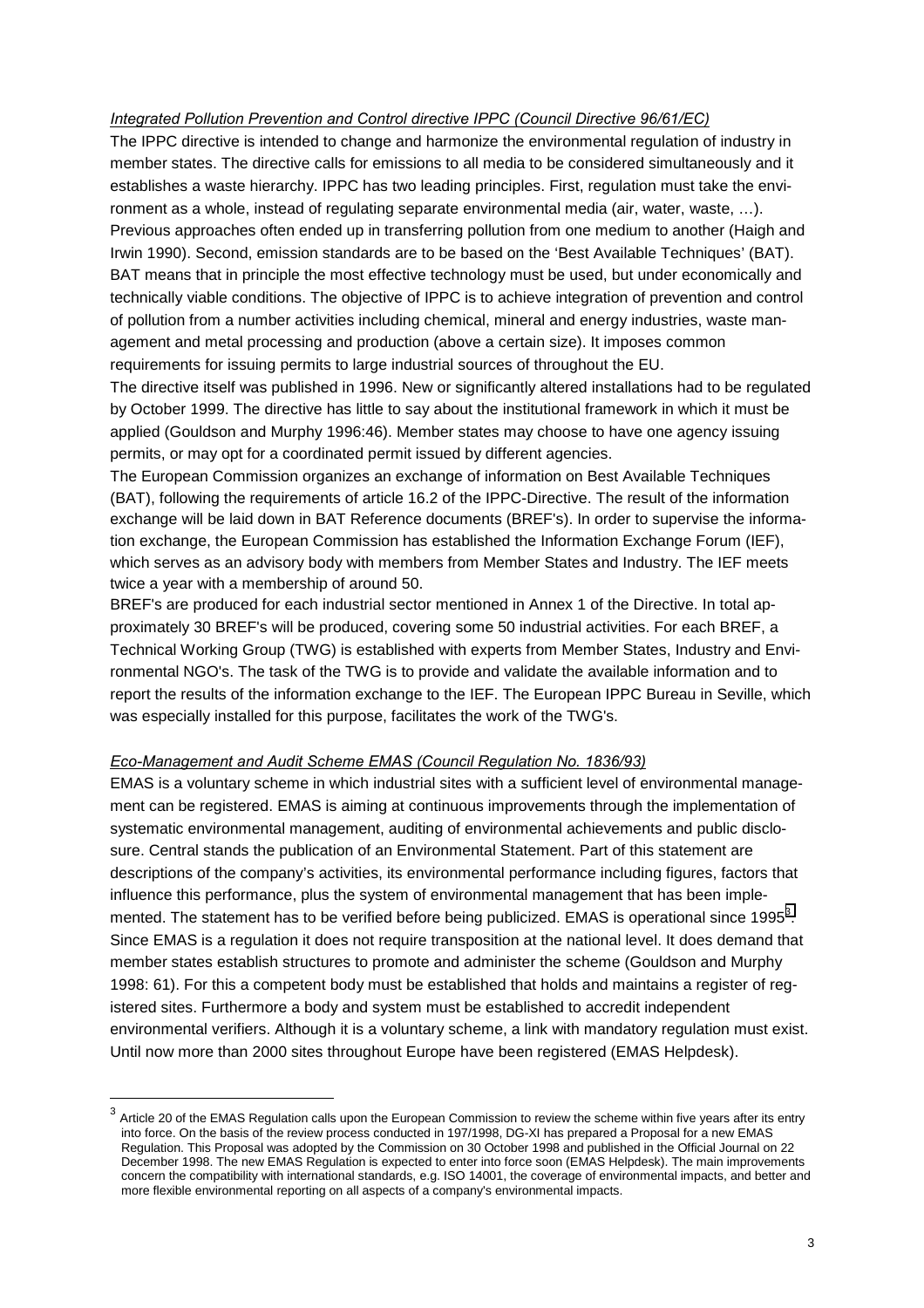# *Voluntary approaches*

The fifth Environmental Action Plan opts for a new approach for environmental policy. It is aimed at integrating EU policy-making into a sustainable framework for economic and social development. In this respect, the need for a broadening of the range of policy instruments to complement direct regulation is recognized. The concept of shared responsibility calls for a further development of the relationships with target-groups, such as industry. Industrial interest groups also gave strong support to voluntary approaches (Lévêque, 1997). Environmental agreements are thought to have the ability to bring about cost-effective solutions when implementing environmental objectives in advance of and in supplement to legislation.

Following 5AEP in November 1996 the Commission has sent a communication to the Council and to the Parliament (COM (96) 561 final). This Communication concludes that *ìenvironmental agreements* with industry have a important role to play within the mix of policy instruments (...). They can offer *cost-effective solutions when implementing environmental objectives and can bring about effective measures in advance of and in supplement to legislation.* It also contained guidelines for the effective use of environmental agreements, plus the conditions under which such agreements can be used (CEC, 1996). After all the use of voluntary approaches in environmental policy is not undisputed. Important issues of debate are the effectiveness of voluntary approaches, the transparency of agreements and the issue of responsibility for target setting (e.g. Lévêque 1997). Since the late 1980s, we have seen an increased use of voluntary approaches. A recent study listed more than 300 voluntary agreements that are in place throughout the Union at the national level (EEA 1997: 24). At Community level however these new instruments are hardly used.

In this project we are mapping the developments at the national level and more specifically the way in which member states deal with the developments on the three areas describes above.

### **3. STUDYING THE PROCESS OF CONVERGENCE**

Central in our research stands the question on possible convergence of national approaches in the environmental policy field as a result of European integration. Convergence can be defined as 'the tendency of societies to grow more alike, to develop similarities in structures, processes, and performances' (Kerr 1983: 3). Unger and Van Waarden add to this definition that convergence refers to a process, not a state (1995: 3). Convergence in their perspective means that two variables approach each other as time elapses. Therefore there must be movement over time towards each other. A central question in our research is *what* converges. A common distinction can be made between processes (for instance processes of interest formation and integration), policies (for instance targets, instrumentation) and institutions (for instance political institutions, public administration, economic institutions) (e.g. Van Waarden 1995, Ham and Hill 1993, Börzel et.al. 2000). Processes of Europeanization can affect all three dimensions.

Convergence is not a process that takes place autonomously. There must be a driving force, since institutions develop robustness towards changes in their functional and normative environments, as well as towards reform attempts (Olsen 1997: 161). So the next question is *how* does convergence come about? Here we use the concept of "goodness of fit" (see Börzel et.al. 2000; Risse et.al. 2000). The goodness of fit between European developments and the domestic situation determines the level of adaptational pressures. Risse et. al. (2000) notice that in cases of a near match, EU rules and regulations can be easily incorporated and complied with in the domestic setting. In other cases, European norms and practices might run completely counter to domestic arrangements. In the latter case, high adaptational pressure develop. What interests us is not the pressures as such, but the 'consequences'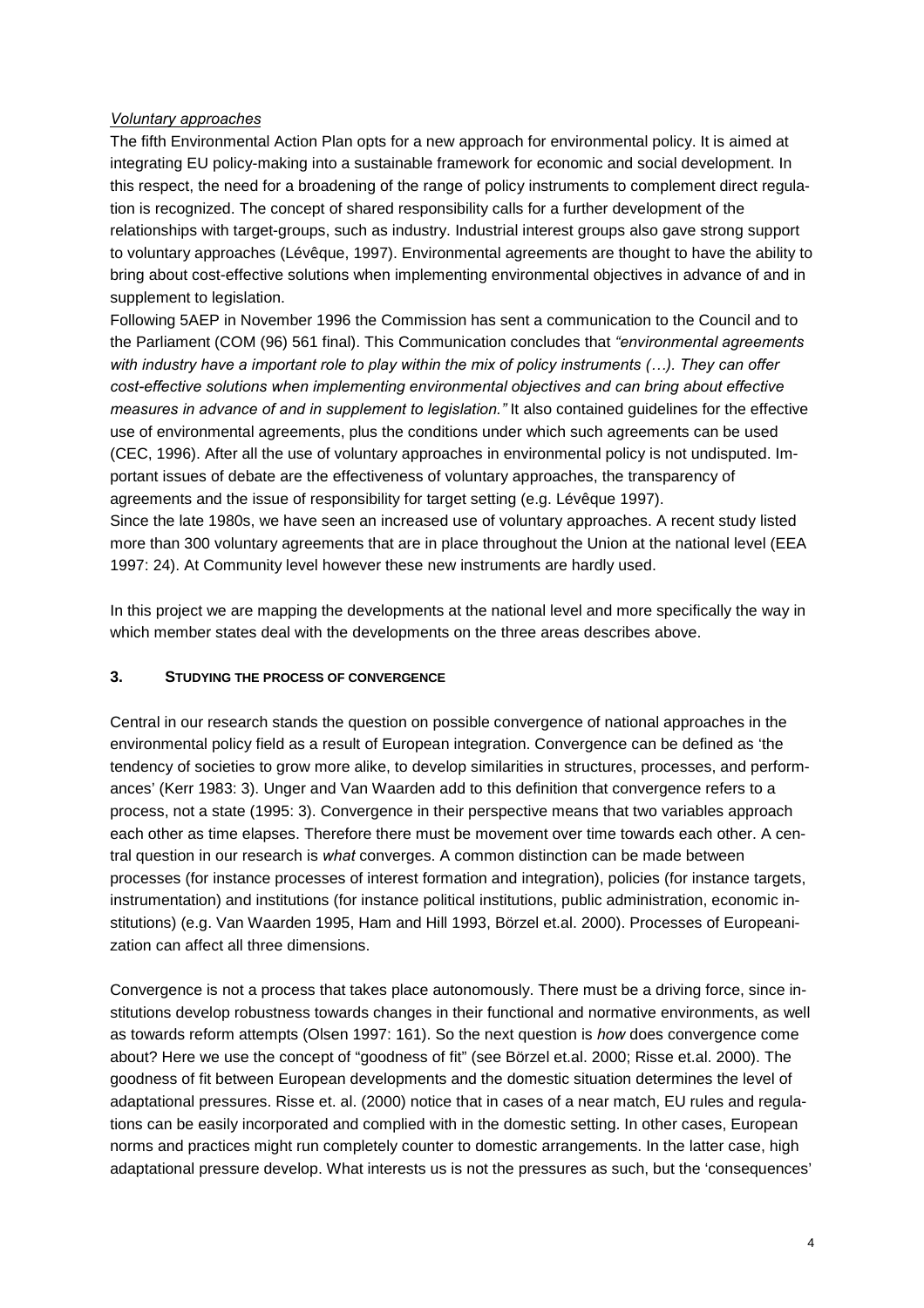of those pressures in terms of developments in national arrangements. Olsen (1997: 177) notes that national and institutional responses are likely to vary according to the goodness of fit. National variations will exist due to different traditions, practices and circumstances (idem: 182). In the theoretical debate two major arguments can be observed (e.g. Börzel et.al. 2000). Rational choice institutionalists see utility-maximization as the underlying logic of action. They assume that actors have a fixed set of preferences and behave instrumentally in order to maximize their utilities. Sociological institutionalists on the other hand emphasize the logic of appropriateness and rule-governed action. Weale et.al. (1996) focus the debate on the question of convergence versus diversity by identifying four different model for policy development. They notice that countries have divergent perceptions of similar problems and sometimes also respond in a different way. More specifically, they discuss the balance between common secular forces and the distinctive national context. They highlight two theoretical debates. The first one is between the rational actor model and the governmental politics model. In the rational actor model governments are expected to seek an 'optimum regime' for tackle problems. This is expected to lead to common responses to common problems (Bennett 1991). Central in the government politics model is the competition between different parts of the government machine. Within this model the institutional structure of administration and the policy itself is mostly determined by past experiences, and is therefore country-specific. The second debate Weale et.al. highlight is between the policy sector approach and the approach based on national policy styles. The policy sector approach is built on the assumption that a policy problem will impose certain constraints on the range of possible policy solutions. Therefore countries are expected to adopt similar reforms to deal with a similar range of problems (e.g. Majone 1991). In contrast, the approach based on national policy styles stresses how historically conditioned institutional arrangements limit or even determine what actors are able to do. For instance Richardson (1982) argues that national policy styles determine the range of options that is feasible to consider. Weale et.al. state that the rational actor model and the policy sectors approach predict a tendency to convergence, where governmental politics and national style approaches predict a tendency to divergence (1996: 259). In their analysis of the developments in the structure of environmental administrations in Europe they find both indications of convergence and of divergence. Overall however, they stress the importance of the national context and the forces of bureaucratic resistance to change, therefore giving more weight to theories of governmental politics and national policy styles. It is this national context therefore that we will try to shed some more light upon. More specifically we will look at three factors: Policy fit, institutional capacity, and policy style.

Following Olsen (1997) our first factor is *policy fit* between European developments and the national context. In case of a great misfit, rational choice institutionalists expect policy change at the national level because of the high adaptational pressures (Börzel 1999). Sociological institutionalists on the other hand state that in case of a large misfit, European developments are likely to meet strong institutional inertia preventing domestic change (idem). In their view a small policy misfit might lead easier to convergence than a large policy misfit.

Our second factor, *institutional capacity*, focuses on these domestic institutions. Existing interests, visible in the level and kind of institutionalization at the national level, can hinder convergence. For more traditional policy fields, national political institutions will primarily function as constraints and hinder institutional change. Environmental policy is a relatively 'new' policy field. In most countries the history of environmental policy only goes back some decades at best. Before 1970 one can hardly speak of a substantively environmental policy (Jänicke and Weidner 1997). It should be noted however that the level and kind of institutionalization varies among the member states of the union (Bennett and Liefferink 1993). Some countries are at the forefront of environmental policy and often stand at the basis of the unions' environmental policy. Ironically this sometimes leads to problems with the implementation of directives (Jans 1992). And environmental institutions are of course embedded in the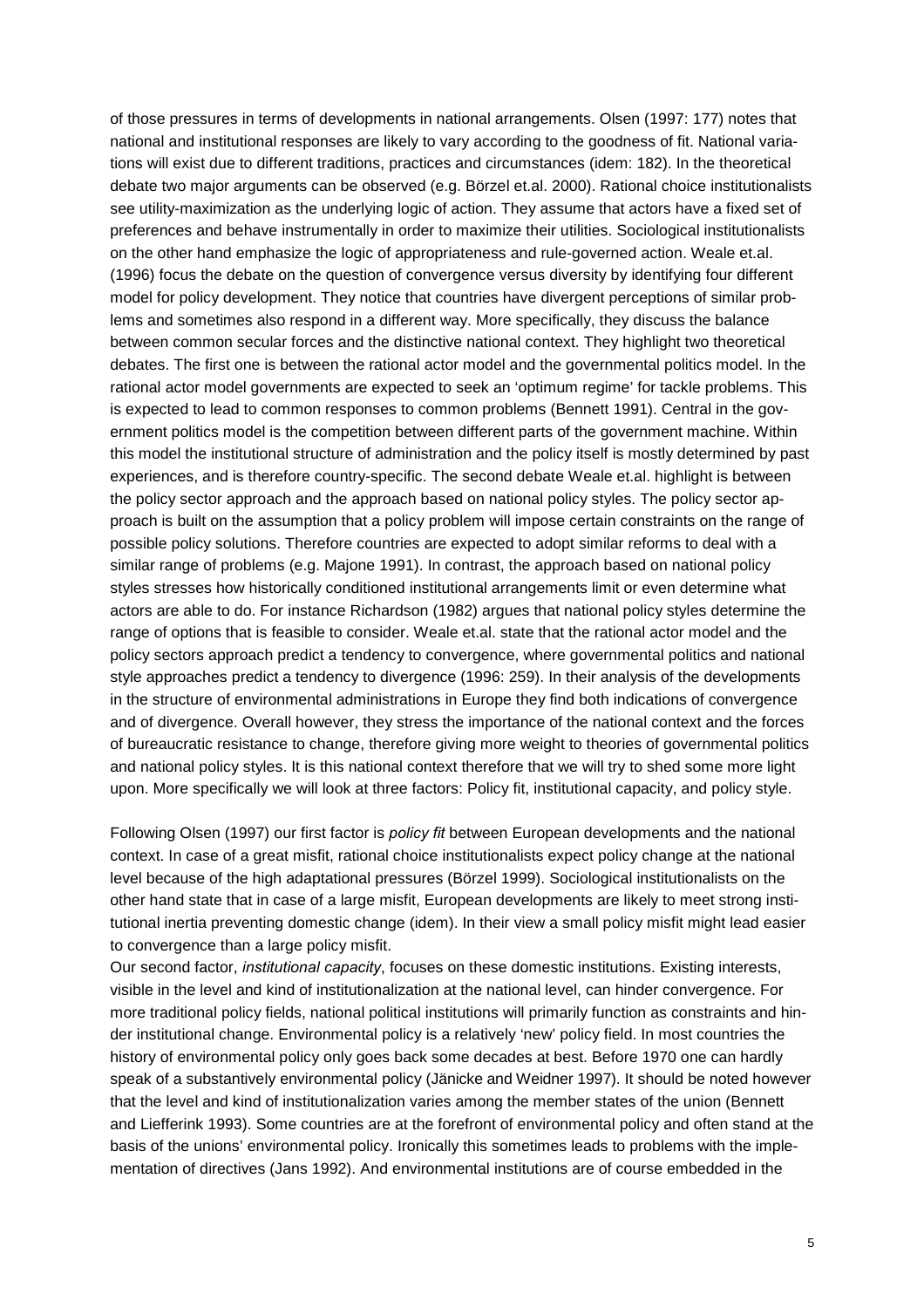wider institutional context of a country. In order to understand specific policy approaches they must be placed within the broader policy context and implementation structures (Gouldson and Murphy 1998: 41). We will emphasize the context in which tasks, functions, powers and responsibilities can be placed. Member states differ in this respect. There are for instance federal systems (e.g. Germany), decentralized systems (Denmark), constitutional monarchies (the Netherlands), etc. Given the diversity of institutional set ups of the member states (divergent polities) one can expect some diversity in environmental policy arrangements.

Our third factor of interest is *policy style*. Lowe and Ward (1998: 4), based on Bulmer (1983), note that "each national polity has a particular set of social, economic and institutional conditions that shapes the national interest and policy positions and gives rise to distinctive national policy styles". The use of national policy styles is a well-known explanatory factor in the context of international comparative research (e.g. Vogel, 1986). Although there is obviously no one-on-one relation between a 'national policy style' and certain approaches to different policy fields (Huitema and Van Snellenberg, 1999), we take into account the influence of national policy styles or cultural context. Richardson (1982: 2) defines policy styles as 'systems of decision-making, different procedures for making societal decisions'. He further speaks of 'standard operating procedures' for the government's approach to problem solving and the relationship between the government and other actors in the policy process (1982: 13). Based on a number of comparative studies on policy analysis and state-industry relations Van Waarden (1995) distinguishes several types of national regulatory styles that vary in terms of the 'routine intervention modus' (policy content), the 'routine procedures' (policy-making process) and the 'routinely created networks' (involvement of actors). Although he acknowledges that styles are not static, but may vary between policy fields and over time, he states that the implementation of EU legislation will differ among member states given the differences in national style. More specifically he expects the substance of regulations to be easier subject to harmonization than the form and style by which they are formulated and implemented (idem: 364). This is in line with the conclusions of Richardson (1982) who finds national styles identifiable, but also sees them as issue and sector specific. He describes a national style as 'the procedural ambition' of policy makers. Or as Börzel (1999) states: Collectively shared understandings disqualify certain strategy options, for which actors do have the necessary resources, but which they consider as socially inappropriate.

# **4. FIVE NATIONAL CONTEXTS**

Our basic question concerns developments within the member states of the EU in relation to developments at the European level. The member states of the EU partly come from a different political and cultural background. The starting point and national contexts therefore differ. The environmental policies of the EU have to accommodate the problems of more or less industrialized and urbanized states, suffering from substantial environmental degradation, with individual member states being at different states in accepting and implementing the common environmental agenda (Butt Philip 1998: 254). We am studying the developments in five countries: the Netherlands, United Kingdom, Spain, Denmark and Germany. These countries have been chosen to provide a broad cross-section of environmental policy in Europe. Since our main argument is the importance of the national context for policy development, we have paid ample attention to country specific circumstances. In this section some of this information is summarized.

**Denmark** can be described as a small country, not very densely populated, with a mostly cultivated environment (Andersen et.al. 1998: 40). It has a practice of minority, multiparty governments (Andersen 1997a: 251). The country is divided into 14 counties and 275 municipalities. It has a profound decentralized political and administrative structure (Christiansen and Lundqvist 1996). Denmark is a late industrialist. Even today there are few large industrial plants and there is relatively little heavy in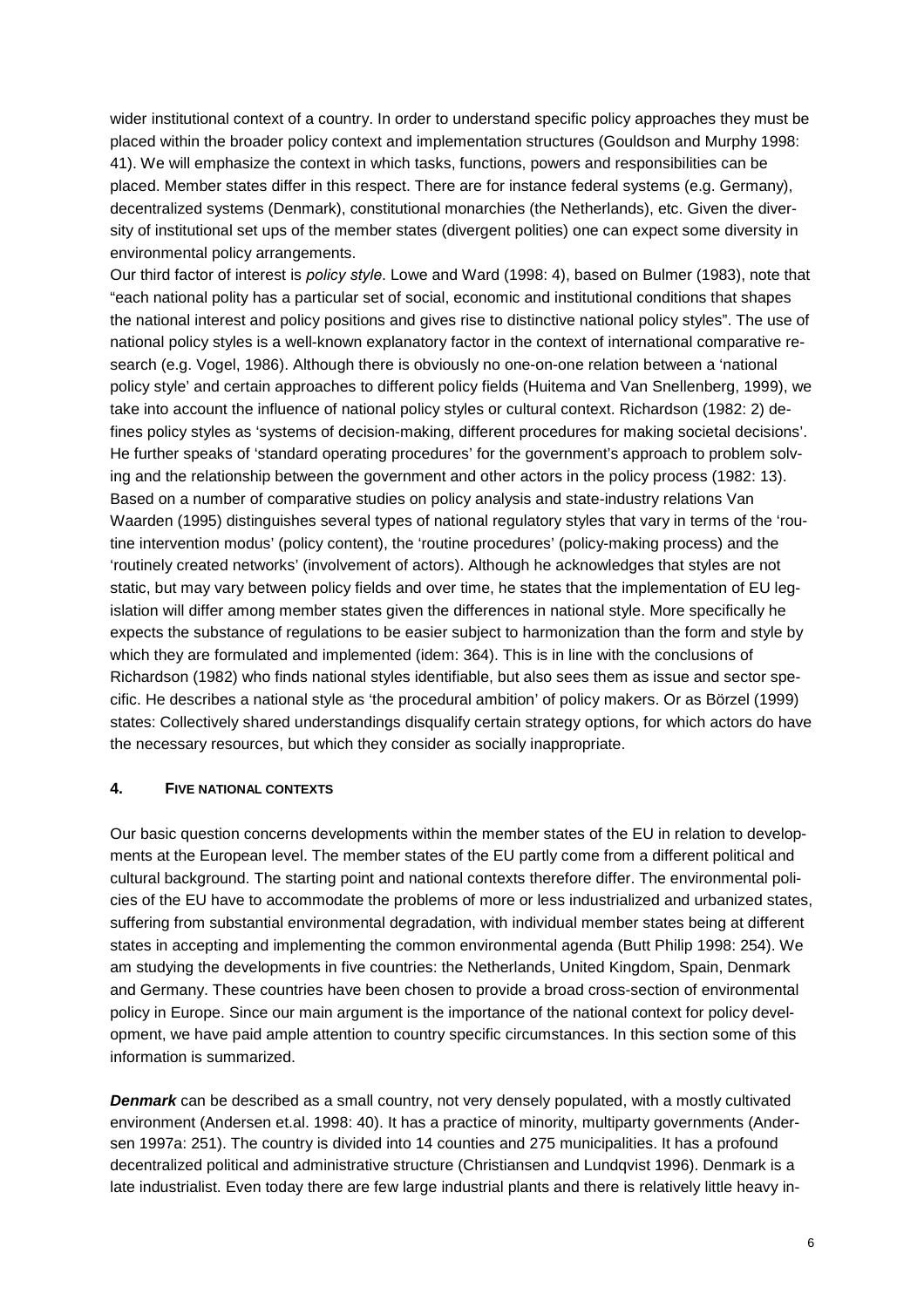dustry (Andersen 1997a: 251). Denmark has an open economy. Most of the trading is done with other member states (OECD 1999: 40).

The development of environmental policy in Denmark took place in three phases. The 1970s can be characterized as the institutionalization phase. In 1971 the Ministry of Pollution Control was established. This ministry merged together with the Ministry of Energy into the Ministry of the Environment in 1973. Next there is an Agency that has the competence to set guidelines and standards. During the 1980s the focus was on compliance issues<sup>4</sup>. During the 1990s new, broader approaches next to direct regulation were developed. Legislation uses broad framework laws. Implementation of decisions on guidelines was removed from the parliament and left to negotiations between major interest organizations and the ministry. The implementation of pollution prevention and control is done by municipalities and counties. Local government has substantial discretion during implementation (Andersen et.al. 1998: 41).

There is no all-embracing national environmental plan, but many rather ambitious sectoral plans exist (Andersen 1997a: 266). The consensual policy style implied however that ambitious environmental goals were to be balanced with other political aims (Andersen et.al. 1998: 54). In 1995 a White Paper was published: the Nature and Environment Policy Report. This contained a more comprehensive environmental plan with a plea for a modern industrial production system with highly developed ecological responsibilities. In 1997 the government published "Denmark 2005", a plan containing objectives for Denmark's more general development in terms of employment, public debt, international action and the environment.

The national policy style of Denmark can be described as consultative and consensus oriented (Christensen 1987, Christiansen 1996). Denmark has a well-established tradition of formal and informal collaboration between parties (OECD 1999: 145). Christensen and Christiansen (1992) state that it is a general norm that affected interests are integrated into political as well as administrative decision-making when organized interests are affected by government intervention. There is thus a strong sense of neo-corporatism (Andersen et.al. 1998: 50, Andersen 1997a: 254).

*Germany* has the largest population and GNP within the EU in absolute figures (Eurostat). Its population density is well above the EU average. Population density however is considerably lower in the eastern part of the country. Germany is a federally organized state. It is a democratic constitutional republic. State duties are distributed between the central government and the federal states (Länder). There are 16 states. In the environment field the constitution does not provide for a general allocations of legislative power between different levels of government (OECD 1993: 25). This leads to a tight interplay between the federal and state level. Due to a lack of abundant natural resources and the geographical location of Germany, its economic structure is very oriented towards industry and foreign trade (OECD 1993: 20). Since the reunification a massive transformation of the industry in eastern Germany has taken place.

Government policy to protect humans and their environment goes back to the  $19<sup>th</sup>$  century in Germany, but it was not until 1969 that environmental policy developed as a separate field of federal policy based on a comprehensive concept of environmental protection (Jänicke and Weidner 1997: 136, Pehle 1997: 161). International developments, and more importantly the change in government (a center-left government came into power in Germany for the first time in 1969), created an overall climate of reform (Pehle 1997: 161).

Until 1974 there was a rapid development of environmental laws. The period from 1974 to 1978 is generally seen as one of stagnation, due the oil crisis and the following world recession (Jänicke and

<sup>4</sup> A special feature of the years 1982 – 1993 was the existence of the so-called green majority in parliament. During these years there was a minority conservative government. The social liberals together with the social democrats and two left parties formed a green majority in parliament. During this period environmental issues often escalated on the political agenda (Andersen 1997a: 266). The Ministry of the Environment often collaborated directly with the green majority (Andersen et.al. 1998: 50) It also put some pressure on the neo-corporatist system: intermediary organizations became hesitant to negotiate with the government because they couldn't be sure whether an agreement would hold in parliament (Andersen 1997a: 266).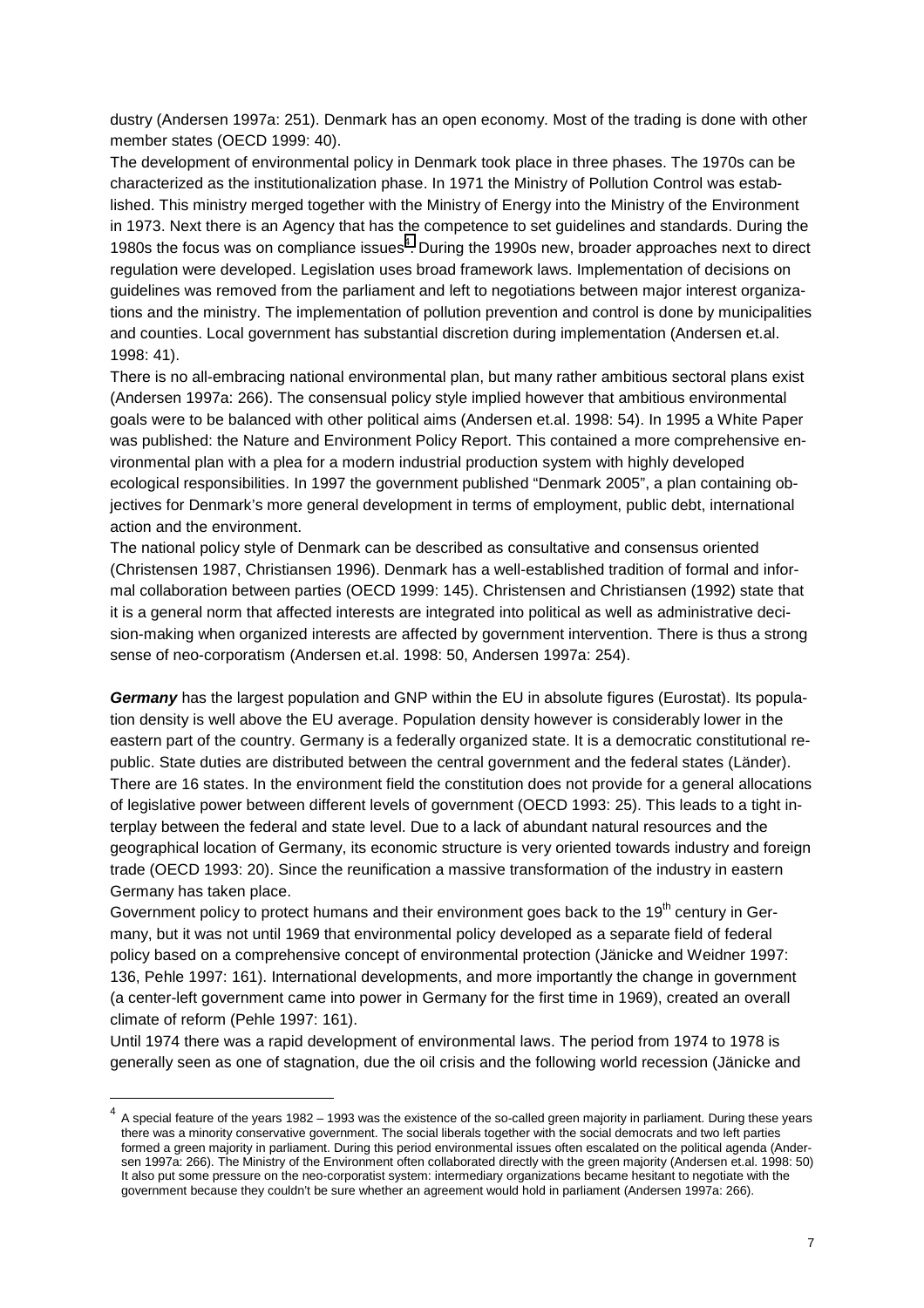Weidner 1997: 138, Pehle 1997: 164). Since then the regulatory framework has been built further. During the 1980s the problem of 'Waldsterben' caused by acidification led to a strengthening and reform of environmental policy. The Federal Ministry of the Interior has been for years the central ministry responsible for the development of environmental policy. Only in 1986 the Federal Ministry for the Environment, Nature Conservation and Nuclear Safety was established. This is seen as a response to the critique on how the Ministry of the Interior handled the Chernobyl crisis (Pehle 1997: 166).

The process of reunification has put pressure on environmental once again<sup>5</sup>. Further developments of instruments were blocked and existing legislation was loosened (idem: 182). There was a reluctance to undertake ecological modernization (idem: 168). In 1994 environmental protection was written into the constitution as a goal of the state, but there is yet no detailed, all-embracing basic environmental law. German environmental law is extraordinarily fragmented (Pehle 1997: 173). First, there is federal legislation and legislation by the states. These almost all have their own ministry and their own legislative framework. Second, most measures and regulations still are concerned with individual environmental media (Jänicke and Weidner 1997: 142).

Traditionally, Germany has a strong preference for regulatory instruments (Jänicke and Weidner 1997: 139). Its policy style can be characterized as inflexible and it is a legalistic approach.

**The Netherlands** only counts some 16 million people, but its population density is the highest of all EU countries. It has a comparatively large amount of industry and intensive farming and a fast growing infrastructure. The country is intensely exploited and highly urbanized (Hanf and Van de Gronden 1998: 153). Traditionally it is a country of traders, with high import and export quota. The Dutch economy is very open and closely linked to its prime trading partners, especially Germany (OECD 1995: 23).

The Netherlands may be described as a highly consensus-based community with a planning tradition covering a wide range of social aspects. Its policy system has strong neo-corporatist traits with a tendency towards bargaining and cooperation with interest groups (Liefferink 1997: 223). The consensus oriented Dutch political culture places a high premium on avoiding conflict and seeking negotiated solutions enjoying broad support from politically relevant societal interests (Hanf and Van de Gronden 1998: 153). Essentially it is accepted that all interested parties, including industry and pressure groups, should have input into the policy process (Gouldson and Murphy 1998: 104). Current practice in the environmental field reinforces this custom of cooperation and shared responsibility.

The basis for environmental policy in the Netherlands was laid in the early seventies. In 1972 the Ministry of the Environment was installed. With some urgency environmental laws were formulated. In 1982 environmental protection was written into the constitution. Since the 1980s there is a strong development towards integration (OECD 1995: 32; Liefferink 1997: 218), resulting in 1989 in the first National Environmental Policy Plan. This plan is the cornerstone of current Dutch environmental policy $^6$ . The first plan aimed at radical changes in order to make environmental problems manageable within the next 25 years. The publication of the ambitious NEPP coincided with a growing lack of confidence in the traditional policy approach with its emphasis on direct regulation (Bressers and Klok 1996). This is one of the reasons for the Dutch government to broaden the mix of policy instruments in order to reach for shared responsibility.

The Environmental Management Act of 1993 incorporated most medium-based laws that had been established previously. Key feature of this act is the provisions for a new integrated system of environmental permitting that enables organizations to apply for a single permit covering nearly all

<sup>5</sup> On the other hand, the process of reunification gave Germany a relatively good starting position internationally (Pehle 1997: 187). Many old and pollution production processes were closed down or replaced. For instance: Between 1987 and 1993 the emissions of CO<sub>2</sub> in Germany as a whole were reduced with some 15%, where in most countries the emissions increased.

It is published every four years. NEPP-4 will be published at the beginning of 2001.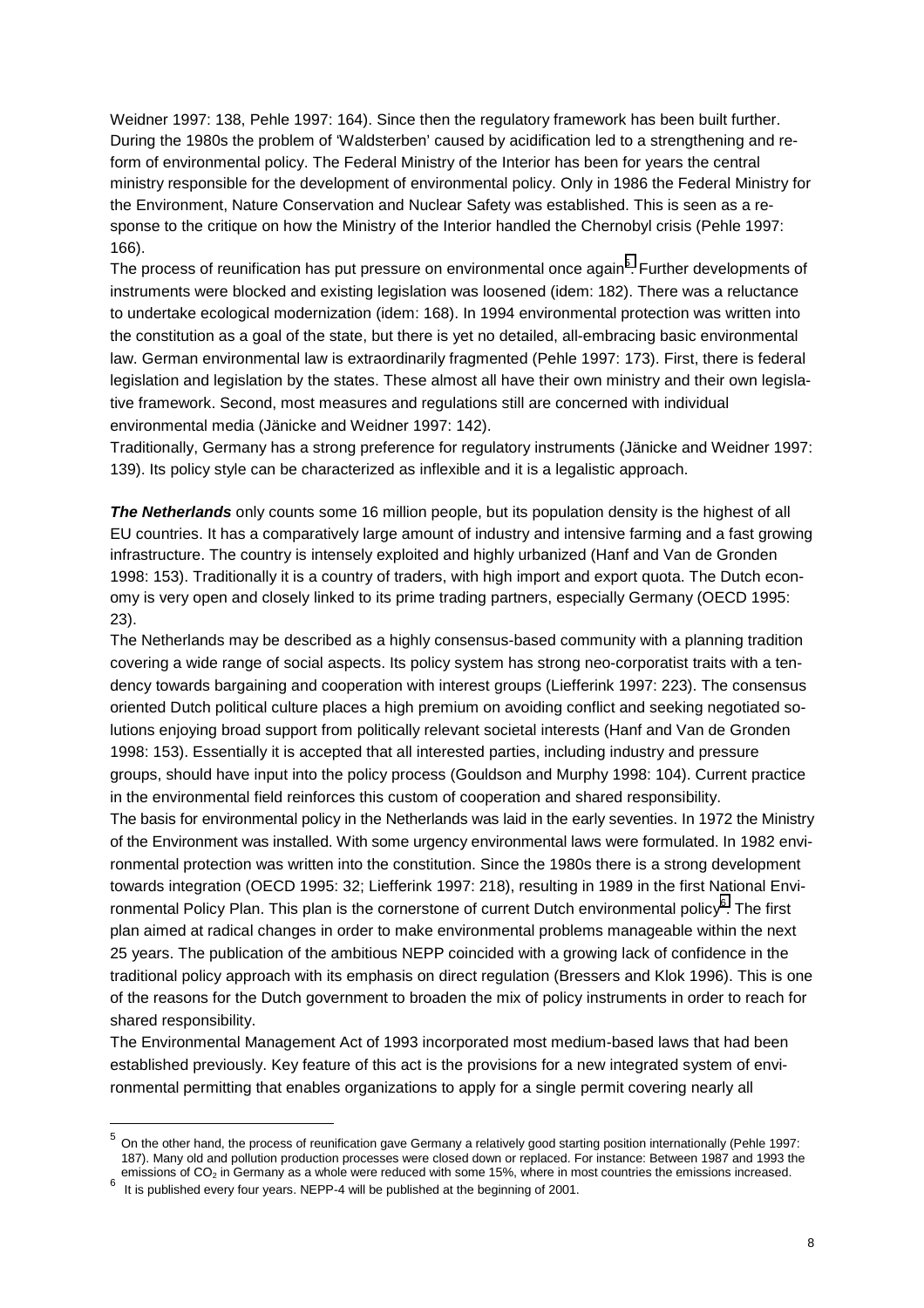operations (Hanf and Van de Gronden 1998: 163).

**Spain** is the second largest country in the EU. It has great geographical and climate differences and a very rich ecological system. Half of the flora and fauna of the total EU can be found in Spain (Font and Morata 1998).Two events mark the emergence of a new model of state in Spain in the last two decades: the adoption of the 1978 constitution and the accession to the EU in 1986 (Aguilar 1999). The constitution of 1978, which changed Spain into a democracy, gave many powers tot the 17 regions or autonomous communities, each of which has its own parliament and administration. Despite the existence of autonomous regions Spain resembles more centralistic structures than federal systems (OECD 1997: 37). Spain joined the EU in 1986. This has changed the setting for policy developments completely, also in the environmental field. Most of the attention however is given to economic convergence with the EU (OECD 1997: 120).

During the 1960s and the early 1970s there was an uncontrolled process of industrialization, combined with a massive migration to industrial areas (Font and Morata 1998: 209). Since 1978 we have seen drastic modernization and liberalization of the economy. This has resulted in high economic growth, well above the EU average. It has also led to important structural changes in the economy (OECD 1997). Despite the high levels of economic growth, the GNP per citizen is nevertheless still considerably below the EU average (Eurostat). Unemployment levels are among the highest in the EU. The rapid economic development has also further increased urbanization (OECD 1997).

Institutionalization of environmental policy in Spain started in the 1970s. In 1971 an Interministerial Commission for the Environment (CIMA) was set up, followed by the International Environmental Commission. Instead of a separate ministry a General Secretariat was installed. Investments in environmental areas however were not significant until 1978 (De Esteban Alonso and López López 1993). The constitution of 1978 introduced an article that ascribes a duty to ensure rational use of natural resources, to protect and improve the quality of life and to defend or restore the environment. During the first decade of democratic Spain environmental affairs still were more or less neglected (Font and Morata 1998:213). Most attention was given first to re-establishing democracy, and then to the economic expansion.

For a long time there was no single ministry for the environment. In 1993 the Ministry of Public Works, Transport and the Environment (MOPTMA) was established. It shared responsibilities with 7 other ministries and had limited competencies (Font and Morata 1998: 216). Finally in 1996 the Ministry of the Environment was established. This ministry has full national responsibility for all environmental matters. The constitution gives the autonomous regions wide responsibilities for the management of their environment. They can also set stricter standards (OECD 1997: 40).

The policy style is described as closed, non-cooperative, bureaucratic and intangible (Subirats 1999; Font and Morata 1998: 217). Although things are changing it is obvious that a reactive policy style continues to predominate (Subirats 1999). Policymaking is often a closed process, although during implementation some form of participation exists. Spain lacks institutionalized channels for consultation (Pridham 1993).

The *United Kingdom* is unitary state but some institutional arrangements differ in England, Scotland, Wales and Northern Ireland. The UK has no written constitution. England and Wales have 47 counties divided into 333 districts. England further has 70 unitary authorities in which the functions of the counties and the districts are combined (OECD 1994: 26). The UK was at the cradle of the industrial revolution. Over the years the significance of industry has dropped somewhat. During the 1980s a drastic industrial restructuring took place. There was a large-scale closure of plants, especially in the traditional heavy and extractive industries (Carter and Lowe 1998:1998: 18).

The UK has the oldest system of environmental protection (Carter and Lowe 1998: 20). Before 1973 the UK could be seen as a frontrunner and pathfinder on environmental affairs (OECD 1994: 99). In 1970 the environment ministry (Department of Environment) was established as a combination of sections of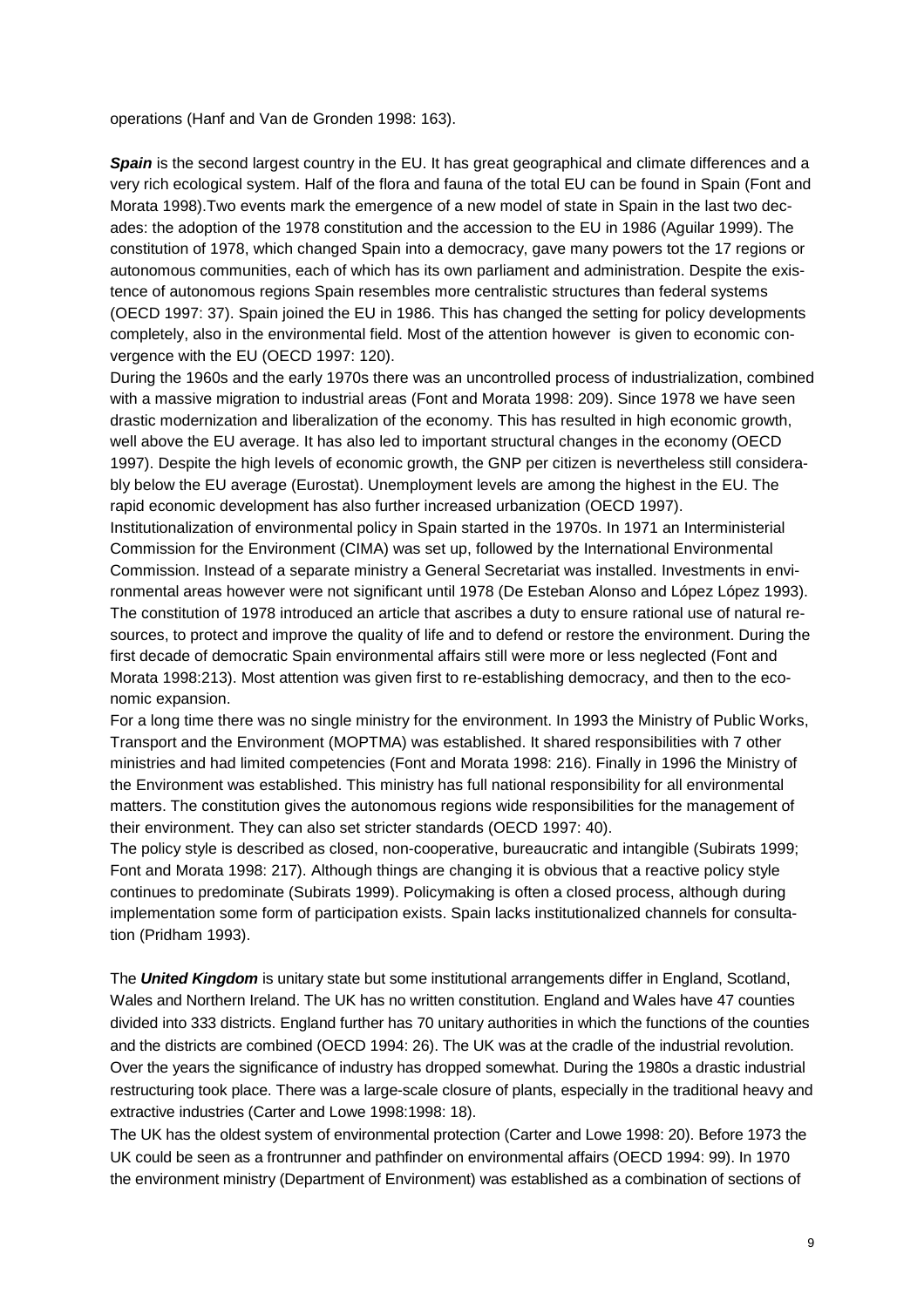the bureaucracy that had previously existed in different departments. During the early 1970s major pieces of legislation were introduced. Traditionally the UK applied a fragmented approach to environmental problems. Separate policies were developed for air and water pollution, waste, etc. The legislation was broad and discretionary. There were hardly any legislatively prescribed standards and quality objectives (Carter and Lowe 1998: 25). The victory of Margaret Thatcher (elections of 1979) was the beginning of a long period of neo-liberalism with a strong emphasis on deregulation. There was a slowdown in public and private investment in pollution control, and an extensive program of privatization was being implemented (Carter and Lowe 1998: 18). Since the late 1980s a major reappraisal of policy and structures took place (idem: 28).

Already in 1976 the need for a multi-media approach (in which environmental problems in different environmental compartments are seen in an integrated way) was recognized. It took until 1990 however before the Environmental Protection Act was passed, which introduced Integrated Pollution Control IPC. In 1987 Her Majesty's Inspectorate of Pollution (HMIP) was established as a combination of a number of pre-existing central government pollution inspectorates. HMIP was responsible for implementing IPC until 1996. Since 1996 the primary operational responsibility for environmental protection rests with the Environment Agency in which HMIP merged.

In 1990 the government also published its first White Paper *"This Common Inheritance*". It outlined the principals underlying the UK's approach and proposed some institutional changes. It was the first comprehensive statement of British environmental policy (Carter and Lowe 1998: 32). In 1994 the government published a national plan to implement Agenda 21*: ìSustainable Development: The UK Strategyî*. This plan showed some institutional initiatives aimed at integrating environmental decisionmaking across policy areas. However, no specific proposals for new policies were made, and no targets were set. The general policy style of the UK (especially in environmental policy) is being described as informal, accommodative, flexible, consensus-oriented and technocratic with a clear role for scientific understanding of issues (Carter and Lowe 1998: 25, Gouldson and Murphy 1998: 71; Vogel 1986). Traditionally the approach in environmental policy has been built on cooperation, negotiation and persuasion (Carter and Lowe 1998: 25). This is consistent with the lack of an overall national strategy. There is a general reluctance to set standards at the national level. Regulators at the local level therefore have discretion and tend to go into informal negotiations (OECD 1994: 107; Gouldson and Murphy 1998: 72). Cooperative may therefore be the best word to describe the policy style (Weale 1997: 93).

#### **5. COPING WITH EUROPEAN POLICY DEVELOPMENTS**

l

The previous section has taught us that the national contexts differ tremendously throughout Europe. Historical developments have led to very different preferences for modes of policymaking and policies. Although further examining of the origin of differences is interesting, this falls outside the scope of our research. Our main interest goes to the way in which member states cope with European developments in the light of the different contexts in which the member states are situated. As explained in section 2, We mainly look at three areas: IPPC, EMAS and the use of voluntary agreements. Below we analyze the developments on these areas within five member states<sup>7</sup>. Next to written sources, data are gathered through sources of information of the EU (DG XI and the IPPC Bureau) and (telephonic) interviews with key-actors within national ministries of environmental affairs.

<sup>7</sup> This papers reports on work in progress. At the time of writing not all information about developments in the five countries was available. Data collection will continue over the next few months.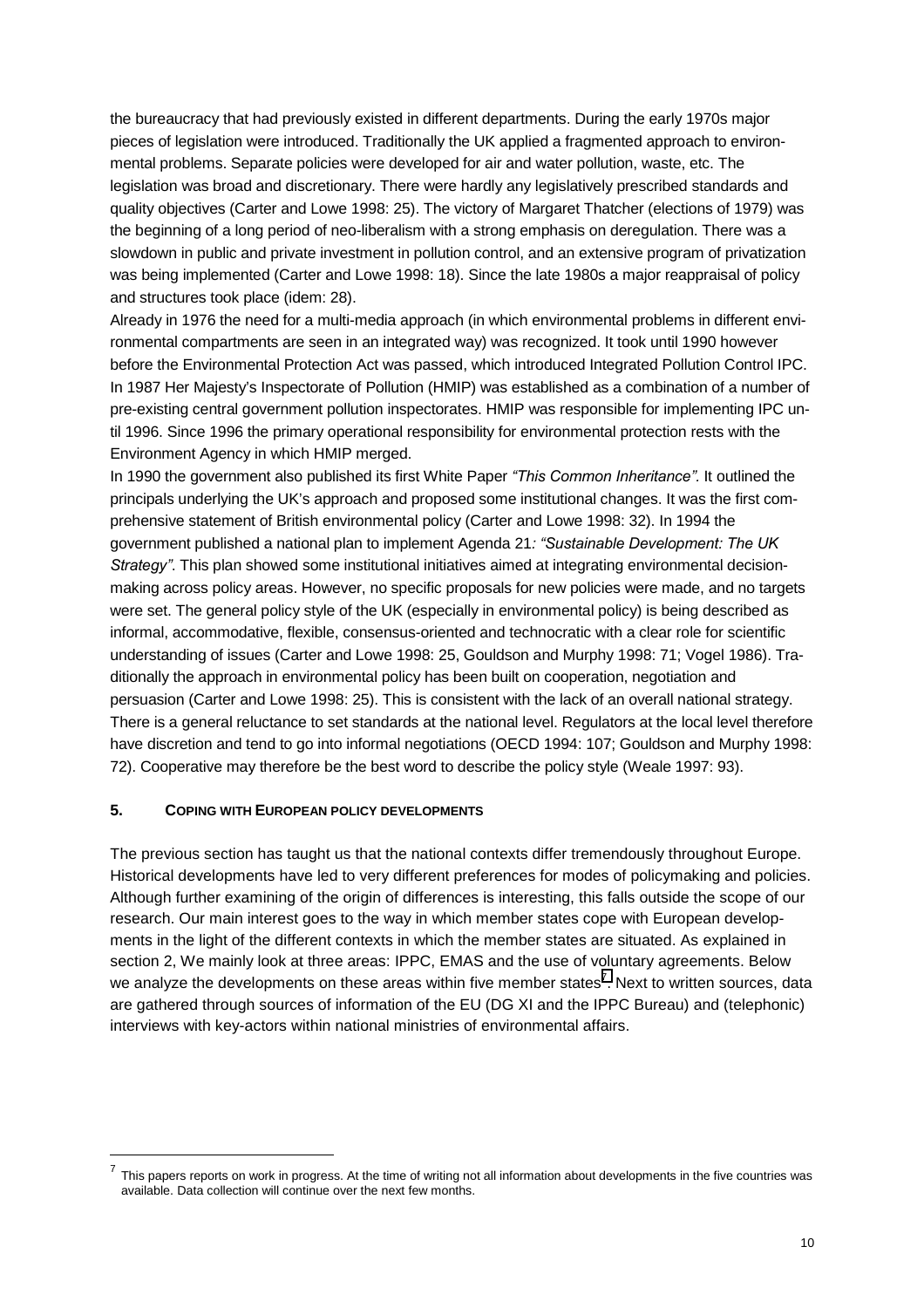#### *5.1 Implementation of the IPPC directive*

|                       | Number of TWGs <sup>8</sup> | <b>Number of representatives</b> |
|-----------------------|-----------------------------|----------------------------------|
| <b>Denmark</b>        | 18                          | 18                               |
| Germany               | 22                          | 62                               |
| <b>Netherlands</b>    | 25                          | 63                               |
| Spain                 | 20                          | 52                               |
| <b>United Kingdom</b> | 32                          | 59                               |

**Table 1:** The IPPC directive in five member states

First we looked at the implementation of the IPPC directive. This directive should have been implemented by November 1999. Although all fifteen member states have succeeded in the meantime, it proved to be easier for some member states than for others. In several countries the general approach in direct regulation was already more or less in line with IPPC. The main act in industrial regulation in for instance *Denmark* is the Environmental Protection Act of 1973. The EPA already made use of an integrated permit system with an integrated pollution prevention and control approach that stimulates the use of best available technologies, with a recent emphasis on cleaner technologies (OECD 1999: 134). The introduction of IPPC into the EPA was therefore fairly easy. Only art. 15 (concerning public participation in permit procedures) was contained a new element for Denmark. It has now been added to the EPA, but only for the few installations that fall under IPPC. Permitting procedures for other installations still go without formal public participation. Denmark participated actively in the negotiating phase preceding the actual directive. The main objective was to create a level-playing field for industry across the EU. The proposal to allow flexibility to deviate from BAT for instance was opposed by Denmark. Now, art. 10 only allows stricter standards. The relevant act in *Germany* is the Federal Immission Control Act (Bundesimmissionsschutzgesetz). The 1974 act forms the basis of a nation-wide, comprehensive law on air quality, noise abatement and plant safety. In principal Germany uses emission limit values instead of prescribing certain techniques. This is another perspective on limiting industrial emissions than the one employed by IPPC. The *Netherlands* was also very active during the negotiating phase, also with the purpose of harmonization. Partly because of this, the implementation into Dutch legislation was fairly easy. The Dutch Environmental Management Act (Wet Milieubeheer) of 1993 already called for an integrated system of environmental permitting that enables organizations to apply for a single permit covering nearly all operations, except for discharges to water. Pollution control in the Netherlands therefore already was a coordinated but not fully integrated system (Gouldson and Murphy 1998: 110). Except for some technical details, IPPC therefore gave a close fit with the Dutch regulatory system. The *UK* system of mandatory regulation has been a major source of inspiration for the IPPC directive. Mandatory regulation of industry in the UK already took place within the framework of Integrated Pollution Control as introduced by the Environmental Management Act in 1990. It introduced two principles: 'best practicable environmental option' (BPEO) and 'best available techniques not entailing excessive cost' (BATNEEC). The IPPC directive therefore was of the same general nature than the existing system, provided some small details. Nevertheless, it was introduced through 5 rounds of consultation with industries and NGOs. No great difficulties were encountered during these sessions however.

One of the most interesting elements of IPPC is the need for information exchange on Best Available Techniques (BAT) as required by Art. 16.2 of the directive. The Technical Working Groups play a central role in this (see section 2). We have mapped the way in which member states participate in this TWGs.

 $^8$ Some countries haven't nominated their experts yet, since not all TWGs have actually started already. The total number may therefore become higher for some countries.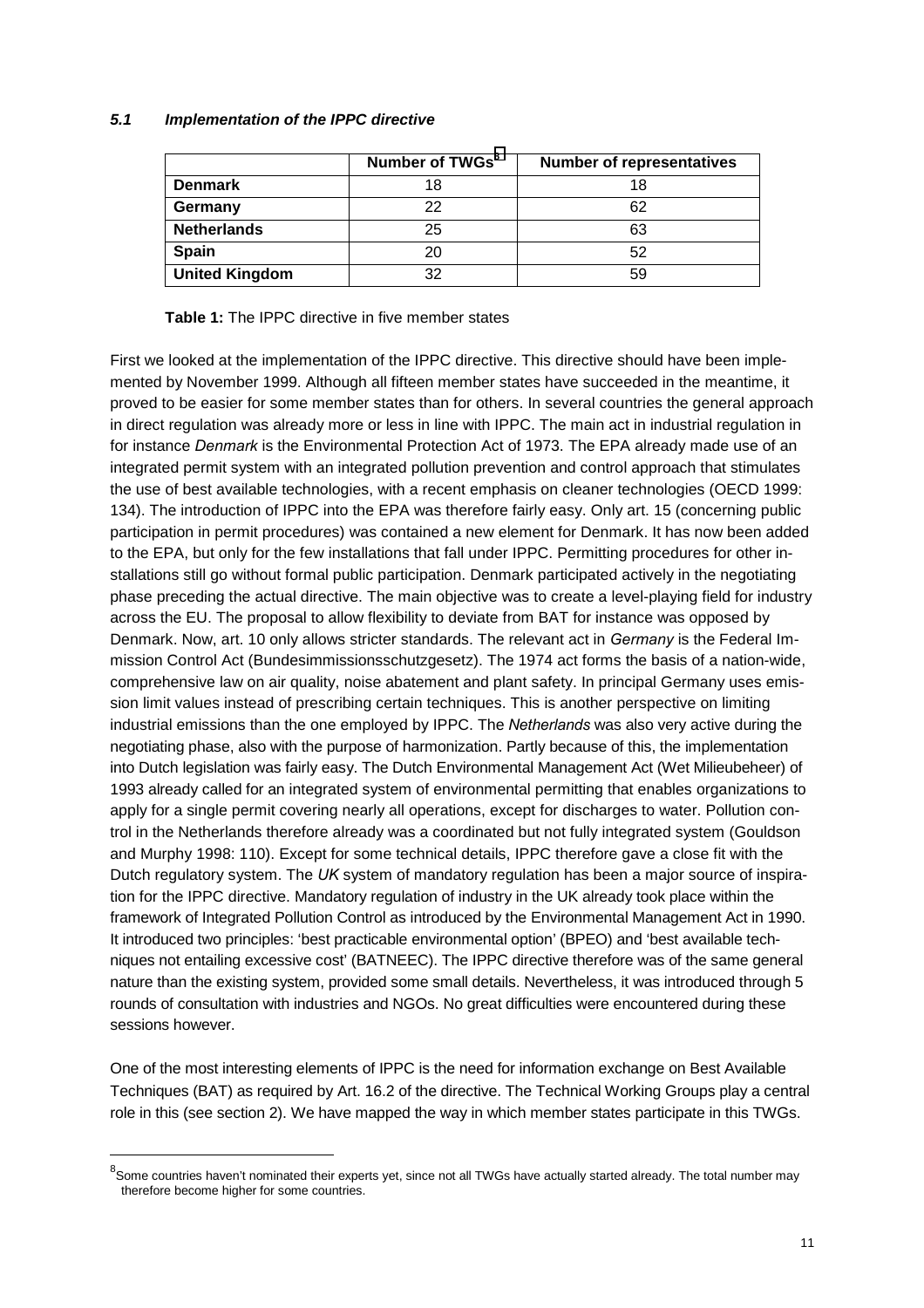First of all we have compared the number of TWGs countries participate in. Where the UK has chosen the policy to participate in every TWG, Denmark on the other hand only participates in the TWG that are directly relevant to the current industrial structure. Also the number of representatives from Denmark is well below the average of the other four countries under study. This is a further indication of the lesser priority Denmark gives to IPPC. There are relatively few large industries. The practical meaning of IPPC is therefore limited to Denmark. The other three countries under study have chosen a mixed approach. We have also looked at the way in which member states deliver their input into the TWGs. The task of a TWG is to come up with a proposal for BAT for a specific area $^9$ . The process involves mainly a technical assessment of possible techniques. Where some countries follow certain procedures and deliver their own extensive reports as inputs (UK: IPC Guidance Notes, NL: Dutch Notes), other countries contribute more on an informal and ad-hoc basis (Denmark, Germany<sup>10</sup>). Both the UK IPC Guidance Notes as the Dutch Notes have been developed through extensive consultation and participation from industry (associations). In that sense, the domestic industry in those countries is heavily involved in the process of developing BREFs. Although Germany doesn't always deliver formal notes, it does form so-called shadow groups for each TWG. In these shadow groups industry is also involved, next to representatives from the federal level and the Länder.

A final element that has been looked upon is what happens to the BREFs after they have been established by the European Commission. Here we also find interesting differences. The Netherlands is the only member state (of our sample) that will integrate the BREFs fully into its Emission Limits (NER). For Denmark the situation isn't clear yet, but it is doubtful that a uniform procedure will be used. It is expected that a Statutory Order will be established that will proclaim that the BREFs shall be used as reference documents. Germany has developed its 'TA Luft' in which emission limits are laid down. It will maintain this system. Experts will evaluate the need to change the emission limits when a new BREF is available. Also then, it will contain only emission levels, but of course based upon the list of techniques mentioned in the BREF. The UK will develop its own IPPC Guidance Notes, which will be based upon the BREFs, but will be much more specific.

Finally, it will be interesting to see how regulators will use the BREFs (or the national guidance notes). After all, a BREF will contain long lists of possible techniques. The question is then whether regulators will prescribe all relevant possibilities or only a limited set. Since no permits have been issues yet under on the basis of a BREF, it is too early to tell now whether major differences will exist between member states. National representatives do fear however that the ultimate use of the BREF by regulators will differ significantly.

|                       | <b>Competent</b> | <b>Accreditation</b> | Number of ac-      | Number of        |
|-----------------------|------------------|----------------------|--------------------|------------------|
|                       | <b>Body</b>      | <b>Bodies</b>        | credited verifiers | registered sites |
| <b>Denmark</b>        | EPA (public)     | DANAK (public)       | 4                  | 140              |
| Germany               | DIHT (private)   | DAZU (private)       | 233                | 2097             |
| <b>Netherlands</b>    | SCCM (private)   | RvA (private)        | 6                  | 25               |
| <b>Spain</b>          | MMA (public)     | ENAC (private)       | 5                  | 64               |
| <b>United Kingdom</b> | IEA (private)    | UKAS (private)       | 10                 | 77               |

### *5.2 The Eco-Management and Audit Scheme*

**Table 2:** EMAS in five member states (source: EMAS Helpdesk; September 14 2000)

 $9$  For the sake of harmonization decision-making within a TWG in principle requires unanimity, but a so-called Split View has occurred (e.g. TWGs on Cement, and Pulp and Paper).<br><sup>10</sup> In some cases Germany also delivers formal reports as input to the TWG.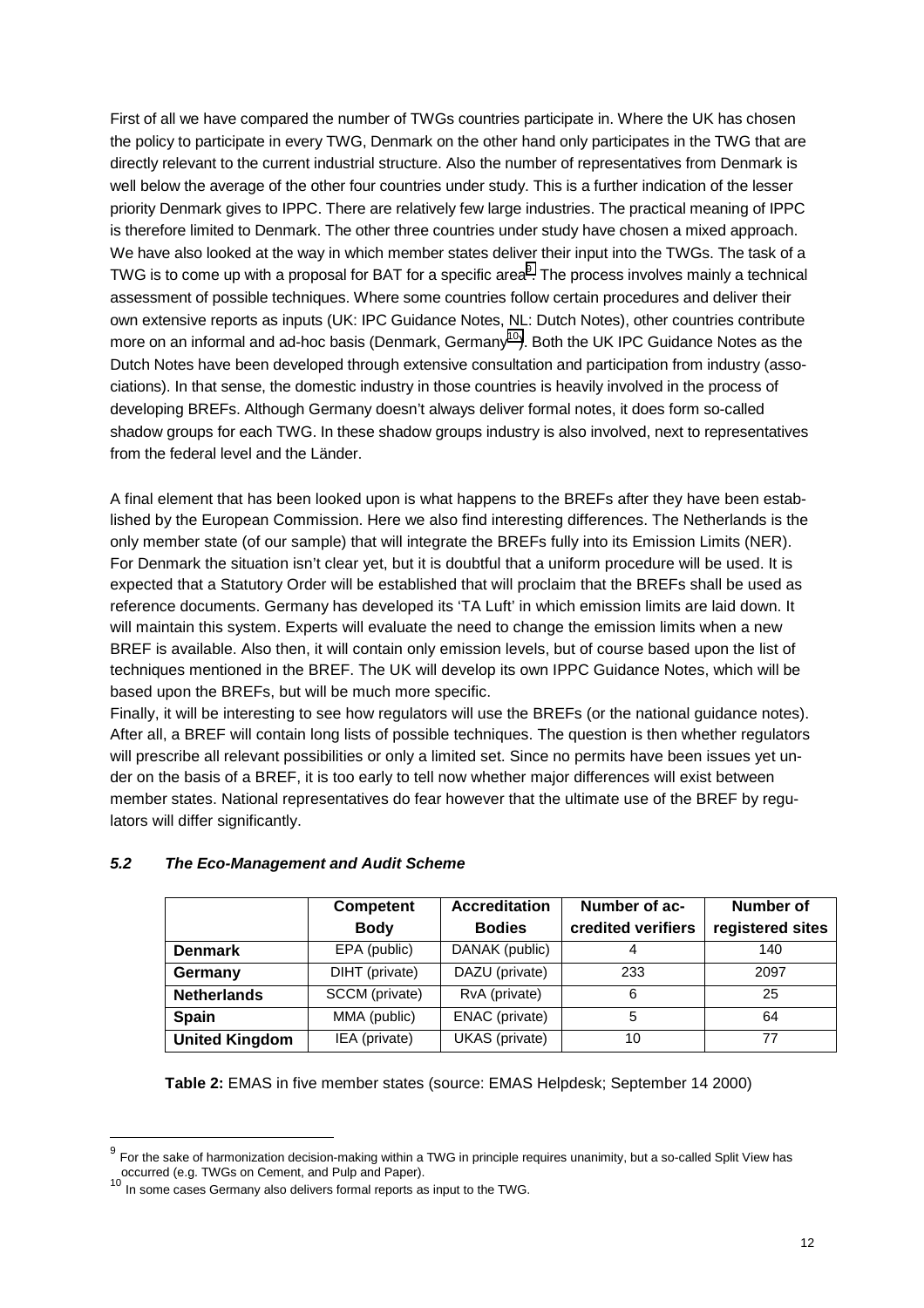For EMAS we first have compared the institutional structures that have been established in the member states. All five member states have established the Competent Body and a body responsible for the accreditation of verifiers. In *Denmark* the accreditation body for EMAS is DANAK (Danish Accreditation), a public authority and an independent part of the Danish agency for Trade and Industry under the Ministry of Business and Industry. They have registered four verifiers (EMAS Helpdesk). The Danish Environmental Protection Agency (EPA) is the competent body. The German accreditation body for EMAS is the Deutsche Akkreditierungs- und Zulassungsgesellschaft fuer Umweltgutachter (DAZU). They have registered 233 verifiers (EMAS Helpdesk). The German Association of Chambers of Industry and Commerce (DIHT) is the competent body. In the *Netherlands* the competent body is an independent private organization, the Association for Coordination of Certification of Environmental Management System (Dutch acronym: SCCM). SCCM was established specifically to manage the development and application of environmental management standards and to hold the register of EMAS companies. It has also developed a verification system. This system establishes the organization of the verification structure and the procedure to be followed by the verifier during verification (Gouldson and Murphy 1998: 124). Accreditation of verifiers takes place by the Dutch Council for Accreditation (Dutch acronym: RvA). Their role is to ensure that verifiers have the required skills. By now there are 4 registered verifiers in the Netherlands (EMAS Helpdesk). Both SCCM and RvA are supported by a Central Committee of Experts (Dutch acronym: CCvD), consisting of experts form government, industry, NGOs and Unions. They have the power to change the nature of the structures that operationalize EMAS (Gouldson and Murphy 1998: 125). In *Spain* the Ministry of the Environment is the competent body. The Entidad Nacional de Acreditación (ENAC) is the accreditation body. ENAC is a private, independent, non-profit-making body, sponsored and overseen by the Ministry of Industry and Energy. It coordinates and runs at national level an accreditation system according to international standards. They have registered 4 verifiers (EMAS Helpdesk). The competent body in the *UK* is the Institute of Environmental Assessment (IEA). The accreditation body is the UK Accreditation Service. 10 Verifiers are registered until now (EMAS Helpdesk).

In general one can say that if a system of accreditation already exists, EMAS is integrated into that system. A detailed analysis of the situation in the fifteen member states also revealed some differences (Hillary 1998). Germany and Spain for instance have multiple Competent Bodies, where DIHT, resp. MMA is the coordinator.

Without going into details, one can observe that the implementation mode differs between countries for instance concerning the policy for accreditation of verifiers (Glachant, forthcoming). The actual verification of sites also differs between the member states: other criteria are used to verify, different procedures are being followed, and different costs are charged (Hillary 1998). The most remarkable situation can be found in Germany. Almost two thirds of the total registered sites can be found in Germany<sup>11</sup>. One of the reasons for this is the stimulation policy that some of the Länder have implemented. In some cases the state authorities promised to financially support the implementation of EMAS as well as the application of environment-friendly technology and to provide some deregulation for EMAS registered sites (Wätzold et.al. 20000). Other member states don't attach this many direct rewards for an EMAS registration.

The (possible) link with mandatory regulation and therefore the meaning of the scheme for the regulatory framework also differs between the member states<sup>12</sup>. By participating in EMAS, companies can demonstrate that they are ready and able to take up the responsibility for their own environmental performance. Logically, the level of government regulation can then be reduced. As reported above, all Länder in Germany have introduced options for regulatory relief, although differences exist between them. Pro-active companies in the Netherlands can be treated differently as far as permit requirements

 $11$  Member states of course differ in size and industrial structure. Also in relative terms (percentage of potential participating companies) Germany has by far the most verified sites (Wätzold et.al. 2000).<br><sup>12</sup> This description is partly based on Wätzold et.al. 2000.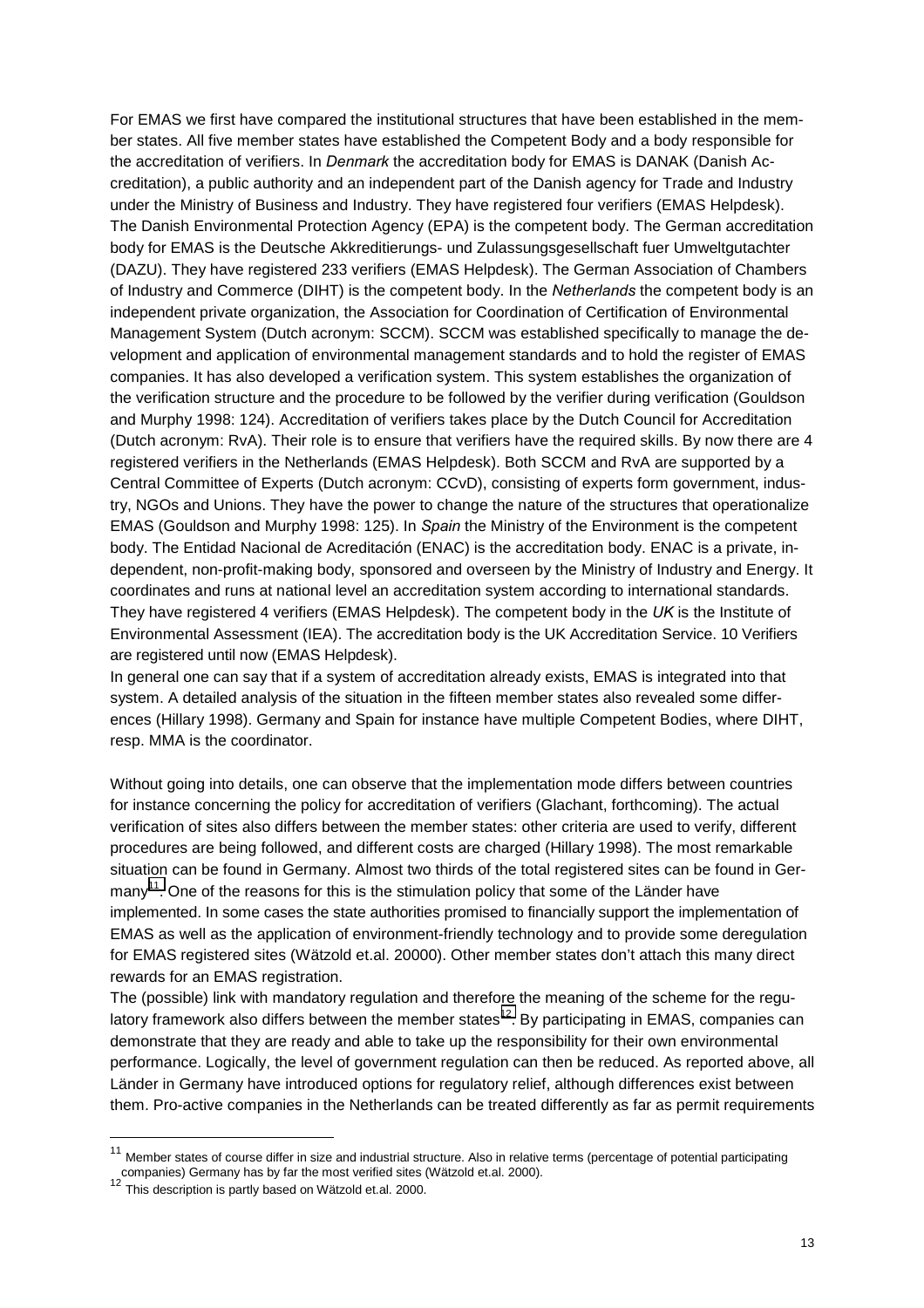(less detailed requirements), monitoring and enforcement are concerned. A certified environmental management system (such as EMAS) is one of the conditions for this<sup>13</sup>. In the UK there has been considerable debate around the possibility of linking an EMAS registration to some form of deregulation, but little action. Until now, there has been relatively little regulatory relief for EMAS registered companies.

|                       | Number of<br><b>Agreements</b> | <b>Legal status</b>     | <b>Main signatories</b>                                                                                       |
|-----------------------|--------------------------------|-------------------------|---------------------------------------------------------------------------------------------------------------|
| <b>Denmark</b>        | 16                             | Non-binding             | EPA<br>$\overline{a}$<br>Danish Energy Agency<br><b>Industry Associations</b>                                 |
| Germany               | 93                             | Non-binding             | Federal government<br>$\overline{\phantom{a}}$<br>Länder<br>$\overline{a}$<br><b>Industry Associations</b>    |
| <b>Netherlands</b>    | 107                            | Some legally binding    | <b>Ministries</b><br>Local authorities<br><b>Industry Associations</b><br>$\qquad \qquad$<br>Large firms      |
| <b>Spain</b>          | 6                              | Binding and non-binding | <b>Ministries</b><br>$\overline{\phantom{a}}$<br>Regional governments<br>Industry associations<br>Large firms |
| <b>United Kingdom</b> | 9                              | Non-binding             | Central government<br>Industry associations                                                                   |

### *5.3 Voluntary agreements*

l

**Table 3:** Environmental agreements in European countries (source: EEA 1997: 24)

Voluntary agreements have become a widely used policy instrument throughout the EU. Inventories show a steady grow of the use over time (EEA 1997). The use and meaning differs however between the member states. In general, Denmark still relies on traditional legal regulations in a command-andcontrol approach (Andersen et.al. 1998: 44). Environmental agreements are also being used more often, but still at a modest level since there is a great deal of skepticism within the ministry (Andersen 1999b: 159). The European Environmental Agency identified 16 agreements, less than perhaps could be expected in a neo-corporatist system (EEA 1997: 24). The Federation of Danish Industries is one of the most important partners in consultation processes (Andersen 1997a: 262). The agreements do cover the broad range of environmental themes however (EEA 1997:  $24$ )<sup>14</sup>. The general trend towards deregulation in the 1990s created some room for voluntary agreements and self-regulation in *Germany*. At first the relations of the Ministry for the Environment with industrial groups were rather weak, and with NGOs a mutual distrust existed (Pehle 1997: 177). Today there is more dialogue with and broader participation of NGOs, both with governments as with industry (Jänicke and Weidner 1997: 147). Negotiations between industry and governments and NGOs have led to an increasing number of voluntary agreements. The European Environmental Agency identified 93 agreements (1997: 24). These agreements concern the disclosure of environmentally relevant information as well as concrete measures to decrease emissions (OECD 1993: 113). Voluntary agreements have become a widely used policy instrument in the *Netherlands*. Not only are the most agreements concluded in the Netherlands, but also is the instrument most broadly used in various aspects and themes of environmental policy (EEA 1997). In line with the Dutch characteristic of consultation, environmental groups and as-

<sup>&</sup>lt;sup>13</sup> Although one would expect that this bonus would result in a high number of EMAS registrations, this is not the case. It should be mentioned however that ISO 14,001 (a private environmental management standard) is relatively popular in the Nether-

lands).<br><sup>14</sup> The European Environment Agency distinguishes six themes: Climate change, Inland water resources, Waste management, Air pollution and quality, Soil quality, and Ozone depletion.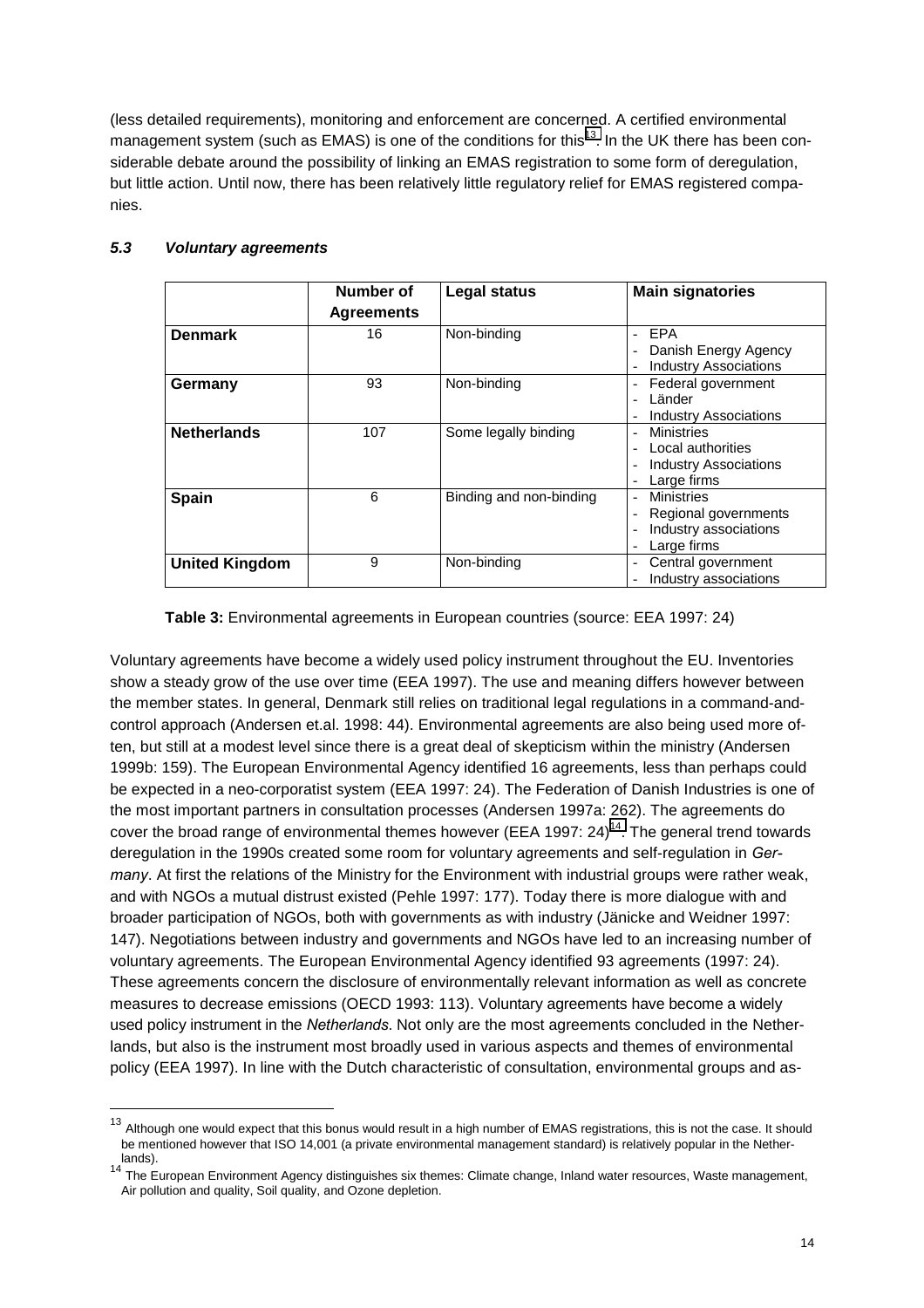sociations nowadays play an important role in the development and implementation of environmental policy. A process of close cooperation between government, the business community, NGOs, and other actors therefore developed in Dutch environmental policy since 1989 (Bressers and Plettenburg, 1997). The policy objectives of the National Environmental Policy Plan are partly implemented through the use of voluntary agreements (covenants). The so-called target-group approach (as a central approach in current Dutch environmental policy) brought the environmental policy field more in line with the basically consensual policy style (Liefferink 1997: 224). In the target-group approach several sectors of industry participate in a communicative consultation with the authorities. The resulting covenant specifies the targets for a target group. The trade association is an important actor during and after the negotiations. Although policy implementation in the *UK* is based on informal negotiations within a consensual atmosphere, the European Environment Agency identified only 9 voluntary agreements (EEA 1997: 24). They also cover a limited number of environmental themes. Voluntary efforts by firms have been encouraged for many years. Industry-wide voluntary covenants with the government have only developed in the chemical industry (OECD 1994: 113). Participation from industry and others actors is low in *Spain*. Lately, progress has been made in partnerships with industry on environmental issues. In its study on environmental agreements the European Environmental Agency identified 6 voluntary agreements in Spain (EEA 1997: 24). Only a limited number of themes is covered. There is however an increasing use of voluntary agreements (OECD 1997: 140).

### **6. CONCLUSIONS**

The European Union has become one of the main institutions in regulating the environment. In 1987 the EU got explicit competence for doing so. Since 1992 the concept of sustainability has also been added to the main aims of the Union. From an institution merely producing technical standards the EU nowadays has become a promoter of a comprehensive and integrated approach on environmental affairs. Instead of following developments in the 15 member states the EU more and more takes the initiative. Key principle in this new approach is shared responsibility. This principle is aiming to change the identity of governments involved, from "prime actor" who evokes or coerces changes to "one of the partners" in a transformation process. In this paper we have asked ourselves what the consequences are for the member states, and especially what aspects of national environmental policy arrangements are converging and why/under what circumstances, and which elements of the national context resist adaptational pressures. Empirically we have looked at three specific areas: IPPC, EMAS and voluntary agreements.

If we compare the developments within the five case-countries, it is clear that major changes are taking place within each of these countries. Although our empirical analysis is not concluded at this moment, we like to draw some preliminary conclusions, especially concerning convergence and the relationship with European integration, and the role of the national context. If we look at a rather abstract level, for instance in terms of institutional structures we may conclude that we find elements of convergence. In all five countries a separate environmental ministry is now in place. And all countries except Spain have for instance established an environmental agency to provide environmentally relevant information. And in terms of participants to the policy process there is a general movement towards a more integral policy with more room for participation and voluntary approaches, even in a country like Spain. Although industry and NGOs may play different roles, it could be argued that in most countries there is now some form of negotiation and consultation with target groups such as industry. Finally, in terms of the policy contents (targets and instruments), one could say that sustainability has become a leading motive for environmental policy in all countries. The translation of this concept into concrete action and plans may differ, although the instrumentation looks alike. Voluntary agreements are now found in every member state. Self-regulation as a result of EMAS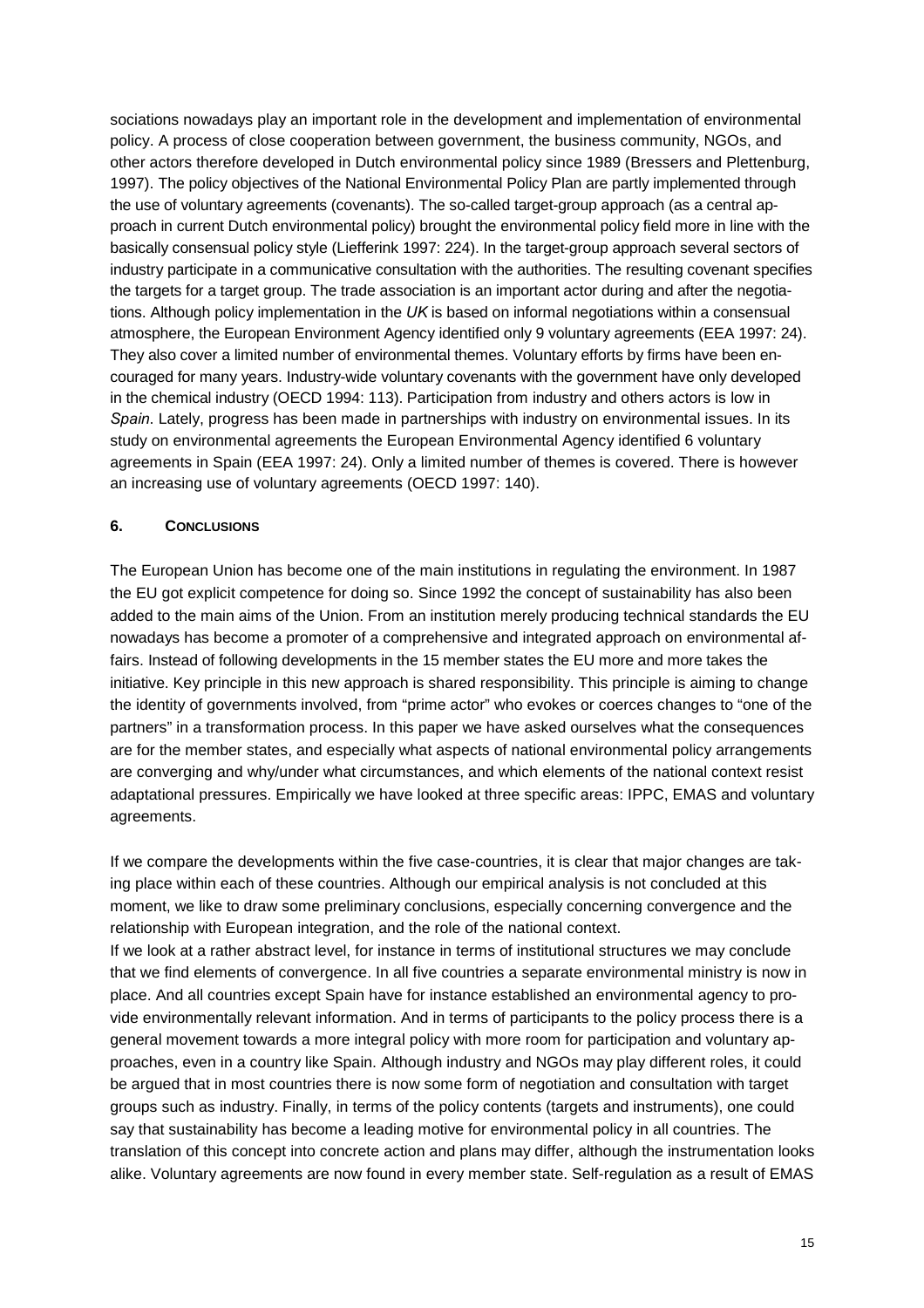also takes place now EU-wide. The broadening of the set of policy-instruments thus seems to be a general trend within the member states.

But answers to question on convergence may vary according to the level of analysis (Börzel et.al. 1999). If we follow the developments at a more detailed level by looking at the three specific areas chosen, more and more differences come to the forefront. Member states transpose IPPC differently, establish (or maintain) different implementation structures, participate differently in the process of information exchange, etc. Also in the case of EMAS, the implementation mode differs between countries for instance concerning the policy for accreditation of verifiers. The actual verification of sites also differs between the member states. And the links with mandatory regulation and therefore the meaning of the scheme for the regulatory framework differs. There are also indications that environmental agreements are used more often in countries where environmental policies have matured and where there is a tradition of decentralization, consensus-building and negotiation in decision-making processes (EEA 1997: 11). The function of voluntary agreements also can differ. Where for instance the Dutch government uses a voluntary approach as a means to implement ambitious targets, it is the impression that the voluntarist style in the UK is used to protect the producer's interest (Carter and Lowe 1998: 35).

This leads us to a general conclusion that at a more superficial level there seems to be convergence. At a more fundamental and detailed level changes are hard and the national context is tough to change. In this paper we selected three factors in the national context that for closer analysis. First we looked at the issue of *policy (mis)fit*. Two concurrent expectations were identified. A great misfit may lead to high adaptational pressures, and therefore support convergence. The other expectation stated that a low misfit makes implementation easy and quick. In general we find that member states seem to make strategic use of European developments. During the process of implementation, European legislation gets transformed in order to increase the fit with the national system. The latter expectation seems to hold true when we analyze our data. The implementation of IPPC in the Netherlands and the UK has encountered little difficulties. Interestingly enough, we find the frontrunners who are the most active. These member states try to 'export' their own regulatory model to Brussels and to other member states (e.g. Lowe and Ward 1998: 291, Heritier 1995). The reason for this is that it eases the continuation of their own approach. The Commission also looks for (successful) national strategies to be transferred to the European level (Pellegrom 1997). We have found little evidence to support the first line of reasoning. In cases where there is a relatively great misfit (e.g. IPPC in Germany) there may be high adaptational pressures, but also difficulties to comply with 'Europe'.

This can be connected with the second factor we selected: *institutional capacity*. We identified the existing level and nature of institutionalization as a possible factor explaining the difficulties a member state may have in responding to European developments. Our data so far seem to confirm this status. Unlike some member states, the UK for instance already had a considerable environmental infrastructure, legislation and institutional capacity. This created difficulties in adapting to European requirements (Lowe and Ward, 1998: 16; OECD 1994: 153). The current popularity of ISO 14.001 (that was established before the EMAS regulation became operational) over EMAS in the UK can be seen as an argument for this. The case of Spain also points at another interesting feature concerning the level of institutionalization. The lack of sufficient institutional capacity can hinder the implementation of legislation. For instance: The implementation of an integrated system of pollution prevention (such as required by the IPPC directive) is difficult without a substantial system of regulation already in place. Without the existence of highly qualified regulators who are used to dealing with (complex) industrial processes, it is virtually impossible to negotiate 'Best Available Techniques' in an integrated way with industrial actors. The underlying *policy styles* of member states also differ considerably. Although participation from in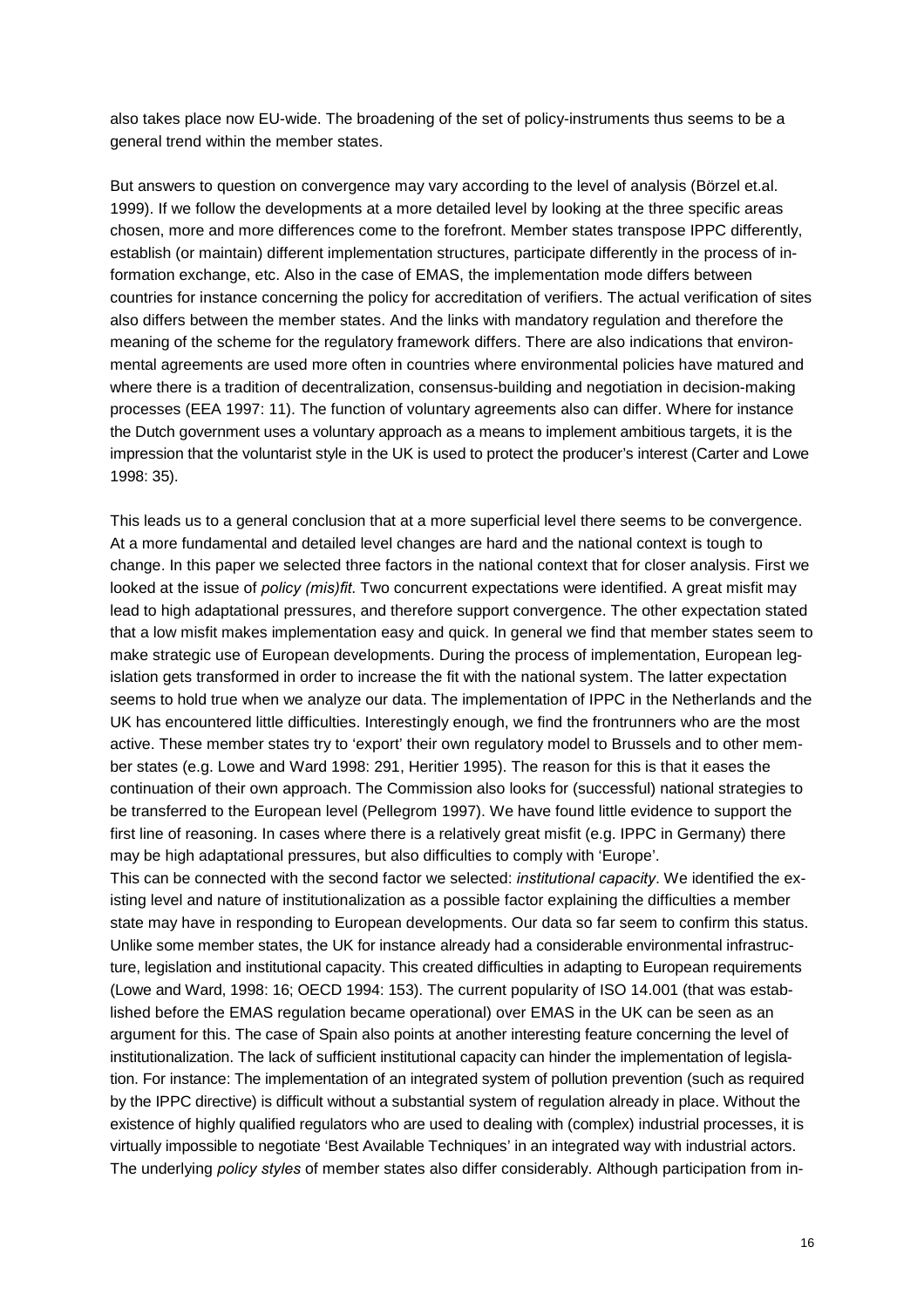dustry and NGOs in policy processes increases, the cases of the UK and the Netherlands show that participation often is partial (not including every relevant group) and can serve different purposes. Policy styles seem to be relatively untouched in general, although for instance in the UK the policy style has been changed from a more flexible, cooperative style to a more formal and explicit approach (Weale 1997). Even if there has been a major change, like in the Netherlands where the authoritarian policy style with a distant, negative attitude towards target groups has changed into a new approach designed to encourage self-regulation (Bressers and Plettenburg 1997: 116), there is no direct relation with European integration. This leads to a more general conclusion. We find that a lot of the more fundamental changes are sometimes initiated and motivated nationally. There seems to be then no close link to processes of European integration. An example is the establishment of the German Ministry for the Environment. Of course, in the 'specification of details' the EU can be influential.

Our preliminary findings confirm the expectations of Van Waarden who states that "the substance of regulations may prove easier subject to harmonization than the form and style by – and the networks in – which they are formulated and implemented" (1995: 364). Therefore, if convergence of national policy arrangements on environmental affairs takes place as a result of European integration, that doesn't mean uniform and all-compassing implementation. It would be rather naïve however to expect this. The main question however is to what extent the ultimate aim of European integration is reached: Does a level-playing field emerge, for instance for industry? Although a process towards convergence can certainly be observed, this goal seems out of reach for the moment. If we look for instance at systems of mandatory regulation, it is unlikely that industries in different member states will have to comply with the same requirements, although IPPC and the system of BREFs certainly will contribute to this.

Looking at EU policy-making as a 'top-down' process doesn't do justice to the complexity of the system. Influences often seem to go the other way around: (A group of) Initiators develop a certain approach and promote that approach to 'Europe'. If successful, the rest of the member states become 'followers' who have to implement and adapt. Countries can be initiators in one specific issue, and followers in the next. Convergence of national policy arrangements *towards the EU standpoint* therefore is too simplistic a view. The process is a lot more dynamic. Policymaking truly has become a multilevel process in Europe, in which the national context still plays a prime role. Through offensive strategies (trying to influence the EU agenda) or just defensive strategies (neglecting European developments as far as possible), member states try to protect their national interests. Therefore, in general we can join scholars who stress the importance of the national context.

#### **References**

- Aguilar, S., Supranacionalización y descentralización: nuevos escenarios de la política ambiental, in: Aguilar, Font and Subirats 1999: 13-49.
- Aguilar, S., Font, N. and J. Subirats, *PolÌtica ambiental en Espaňa; Subsidiariedad y desarrollo sostenible*, Valencia, 1999.

Aledo, C.A., Industrial policy, in: Barbado, A.A., *Spain and EC membership Evaluated*, London, 1993.

Alonso, A. de E. and A Lopez Lopez, Environmental Policy, in: *Spain and EC membership Evaluated*, London, 1993.

Andersen, M.S., Denmark: the shadow of the green majority, in: Andersen, M.S. and D. Liefferink (eds.), *European Environmental Policy; The Pioneers*, Manchester, Manchester University Press, 1997a: 251-286.

Andersen, M.S., Denmark, in: Jänicke, M. and H. Weidner (eds.)*,* 1997b: 157-174.

Andersen, M.S., P.M. Christiansen and S. Winter, Denmark: consensus seeking and decentralisation, in: Hanf, K. and A.I. Jansen, *Governance and Environment in Western Europe; Politics, Policy and Administration*, Longman, 1998: 40-59.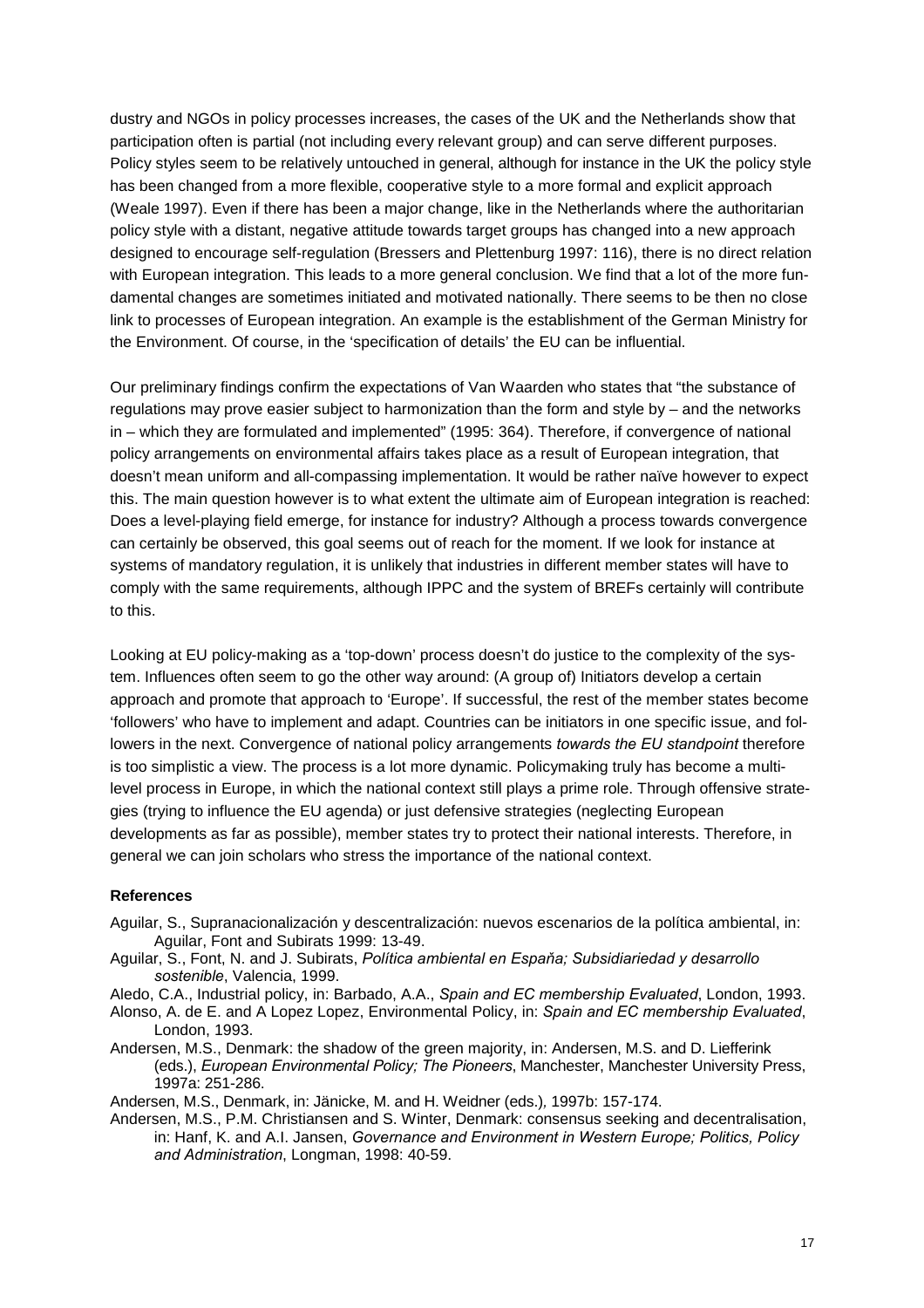Bennett, G., *Air pollution control in the European Community: Implementation of the EC directives on the twelve member states*, Graham and Trotman, London, 1991.

Bennett, G. and J.D. Liefferink, Het milieubeleid van de Europese Gemeenschap: Theorie en praktijk, in: G. Spaargaren, J.D. Liefferink, A.P.J. Mol, W. Brussaard en W.J. Kakebeeke, *Internationaal milieubeleid*, Den Haag, 1993.

Börzel, Tanja A., Towards Convergence in Europe? Institutional Adaptation to Europeanisation in Germany and Spain, in: *Journal of Common Market Studies*, vol.34 no. 4, 1999: 573-596.

Börzel, Tanja A. and Thomas Risse, When Europe hits home: Europeanization and Domestic Change, paper presented at the Annual Conference of the American Political Science Association, Washington DC, August 31-September 3, 2000.

Bressers, J.T.A. and P.-J. Klok, Ontwikkelingen in het Nederlandse milieubeleid: Doelrationaliteit of cultuurverschuiving, in: *Bestuurswetenschap* 10 (5): 445-460.

Bressers, H.Th.A. and Plettenburg, L.A, The Netherlands, in: Jänicke, M. and H. Weidner (eds*.)* 1997.

Bulmer, S., Domestic politics and European Community policy making, *Journal of Common Market Studies*, 1983, 21/3: 49-63.

Butt Philip, A., The European union: Environmental policy and the prospects for sustainable development, in: Hanf, K. and Jansen, A. I. (eds) 1998.

Carter, N. and P. Lowe, Britain: Coming to terms with sustainable development?, in: Hanf, K. and A.I. Jansen, 1998: 17-39.

CEC, *Towards Sustainability: A European Community Programme of Policy and Action in relation to the Environment and Sustainable Development*, Luxembourg, 1993.

CEC, *Communication from the Commission to the Council and the European Parliament on Environmental Agreements*, COM(96) 561, 1996.

Christensen, J.G. and P.M. Christiansen, *Forvaltning og omgivelser*, Herning: Systime, 1992.

Christiansen, P.M., Denmark, in: P.M. Christiansen (ed.) *Governing the environment. Politics, policy and organization in the Nordic countries*, Copenhagen: Nordic Council of Ministers, Nord 1996/5: 29- 102.

Christiansen, P.M. and L.J. Lundqvist, Conclusions: a Nordic environmental policy model? in: P.M. Christiansen (ed.) *Governing the environment. Politics, policy and organization in the Nordic countries*, Copenhagen: Nordic Council of Ministers, Nord 1996/5: 337-363.

EMAS Helpdesk, http://europa.eu.int/comm/environment/emas/index.htm.

Environmental Environment Agency, *Environmental Agreements: Environmental effectiveness*, Copenhagen, 1997.

Font, N. and F. Morata, Spain: Environmental policy and public administration. A marriagee of convenience officiated by the EU?, in: Hanf, K. and A.I. Jansen, *Governance and Environment in Western Europe; Politics, Policy and Administration*, Longman, 1998

Glachant, M., *The performance of European Environmental Policies: Implementation matters*, Edward Elgar Publishing (forthcoming).

Gouldson, Andrew and Joseph Murphy, Ecological Modernization and the European Union, in: *Geoforum*, vol. 27, no. 1, 1996: 11-21

Gouldson, Andrew and Joseph Murphy, *Regulatory Realities; The implementation and Impact of Industrial Environmental Regulations,* London, 1998.

Haigh, N. and Irwin, R. (eds.), *Integrated Pollution Control in Europe and North America*, London, 1990.

Ham, Ch. and M. Hill, *The Policy Process in the Modern Capitalist State*, New York: Harvester Wheatsheaf, 1993

Hanf, K. and E. van de Gronden, The Netherlands: Joint regulation and sustainable development, in: Hanf, K. and A.I. Jansen, Hanf, K. and A.I. Jansen 1998.

Hanf, K. and A.I. Jansen, *Governance and Environment in Western Europe; Politics, Policy and Administration*, Longman, 1998

Haverland, M., *National Autonomy, European Integration and the Politics of Packaging Waste*, Thela Thesis, Amsterdam, 1999.

Heritier, A., 'Leaders' and 'laggards' in European clean air policy, in: Unger and Waarden*,* 1995.

Hillary, R., *An assessment of the implementation status of Council Regulation (No 1836/93) Eco-Management and Audit Scheme in the Member States*, Brussels, 1998.

Huitema, D. and A.H.L.M. van Snellenberg, Policy in style, in: *Environmental Politics*, Vol. 8, No. 3, 1999: 77-98.

IEEP, *The State of Action to Protect the Environment in Europe*, Experts' corner, no. 1995/1, EEA, Copenhagen, 1995a.

Jänicke, M. and H. Weidner, Germany, in Jänicke, M. and H. Weidner (eds.) 1997: 133-156.